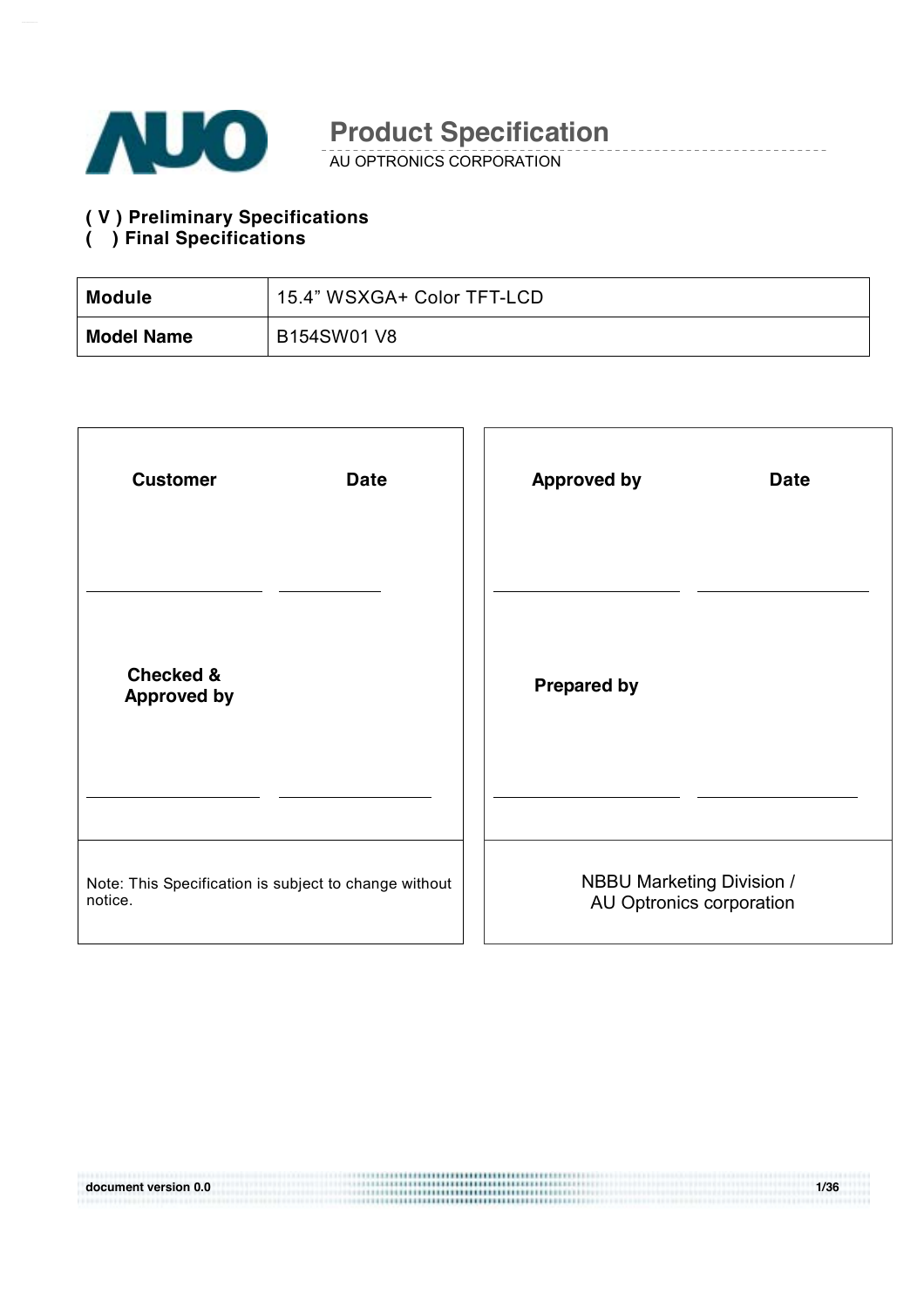

document version 0.0

# **Contents**

 $2/36$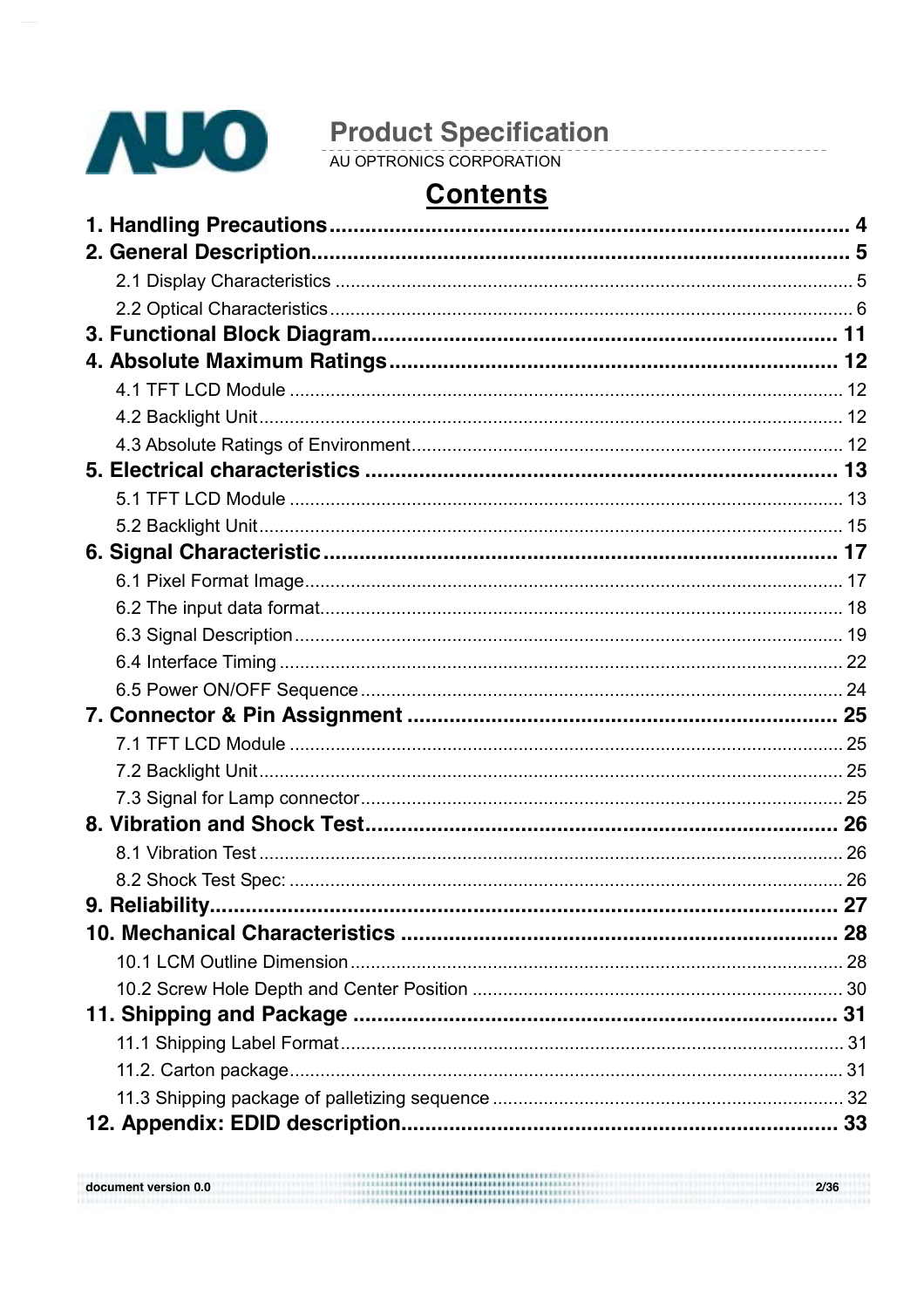

AU OPTRONICS CORPORATION

# **Record of Revision**

| Version and Date | <b>Page</b> | Old description                   | <b>New Description</b> | <b>Remark</b> |
|------------------|-------------|-----------------------------------|------------------------|---------------|
| 0.1 2007/05/31   | All         | <b>First Edition for Customer</b> |                        |               |
|                  |             |                                   |                        |               |
|                  |             |                                   |                        |               |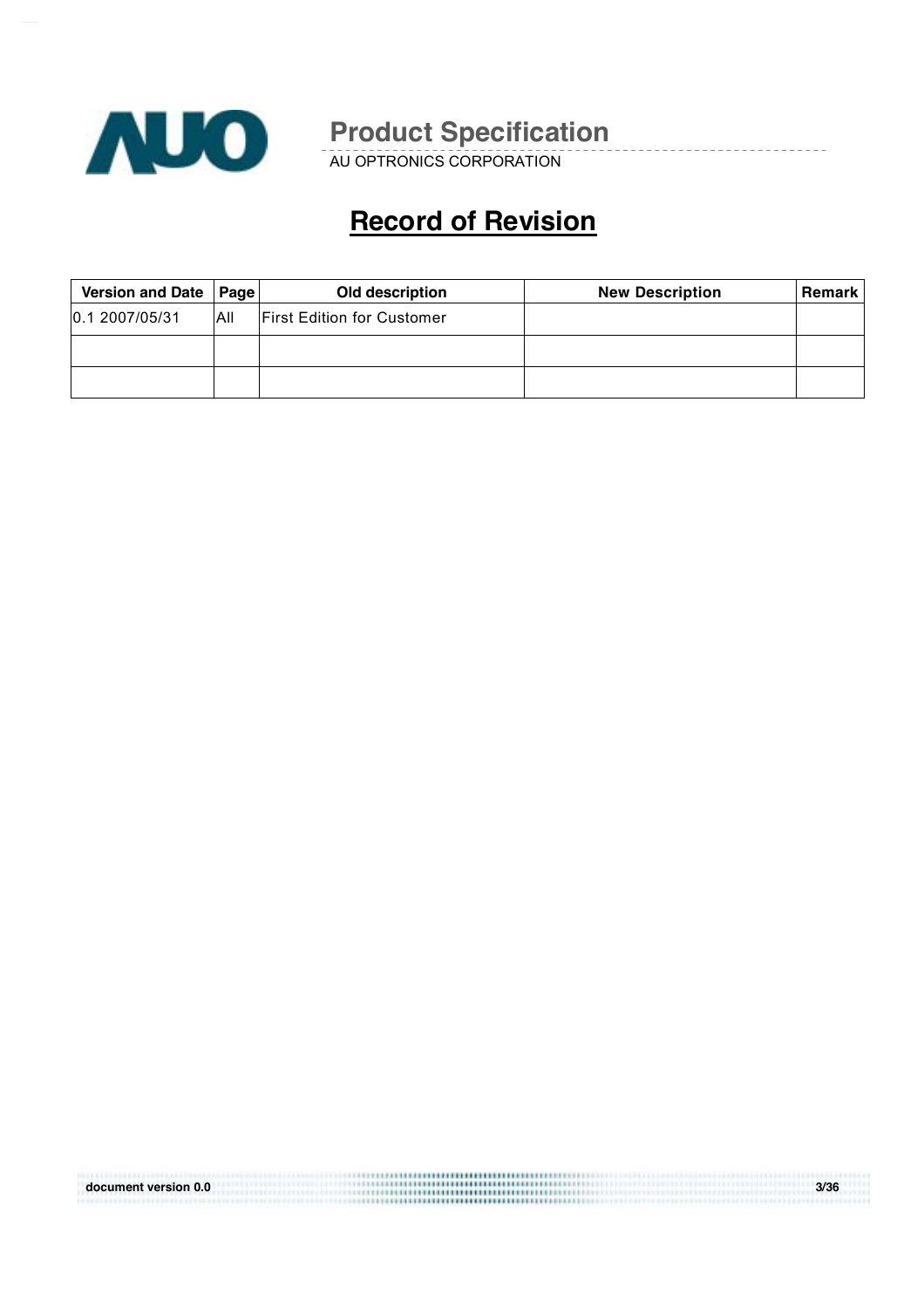

AU OPTRONICS CORPORATION

### **1. Handling Precautions**

- 1) Since front polarizer is easily damaged, pay attention not to scratch it.
- 2) Be sure to turn off power supply when inserting or disconnecting from input connector.
- 3) Wipe off water drop immediately. Long contact with water may cause discoloration or spots.
- 4) When the panel surface is soiled, wipe it with absorbent cotton or other soft cloth.
- 5) Since the panel is made of glass, it may break or crack if dropped or bumped on hard surface.
- 6) Since CMOS LSI is used in this module, take care of static electricity and insure human earth when handling.
- 7) Do not open nor modify the Module Assembly.
- 8) Do not press the reflector sheet at the back of the module to any directions.
- 9) In case if a Module has to be put back into the packing container slot after once it was taken out from the container, do not press the center of the CCFL Reflector edge. Instead, press at the far ends of the CFL Reflector edge softly. Otherwise the TFT Module may be damaged.
- 10) At the insertion or removal of the Signal Interface Connector, be sure not to rotate nor tilt the Interface Connector of the TFT Module.
- 11) After installation of the TFT Module into an enclosure (Notebook PC Bezel, for example), do not twist nor bend the TFT Module even momentary. At designing the enclosure, it should be taken into consideration that no bending/twisting forces are applied to the TFT Module from outside. Otherwise the TFT Module may be damaged.
- 12) Cold cathode fluorescent lamp in LCD contains a small amount of mercury. Please follow local ordinances or regulations for disposal.
- 13) Small amount of materials having no flammability grade is used in the LCD module. The LCD module should be supplied by power complied with requirements of Limited Power Source(, IEC60950 or UL1950), or be applied exemption.
- 14) The LCD module is designed so that the CCFL in it is supplied by Limited Current Circuit(IEC60950 or UL1950). Do not connect the CCFL in Hazardous Voltage Circuit.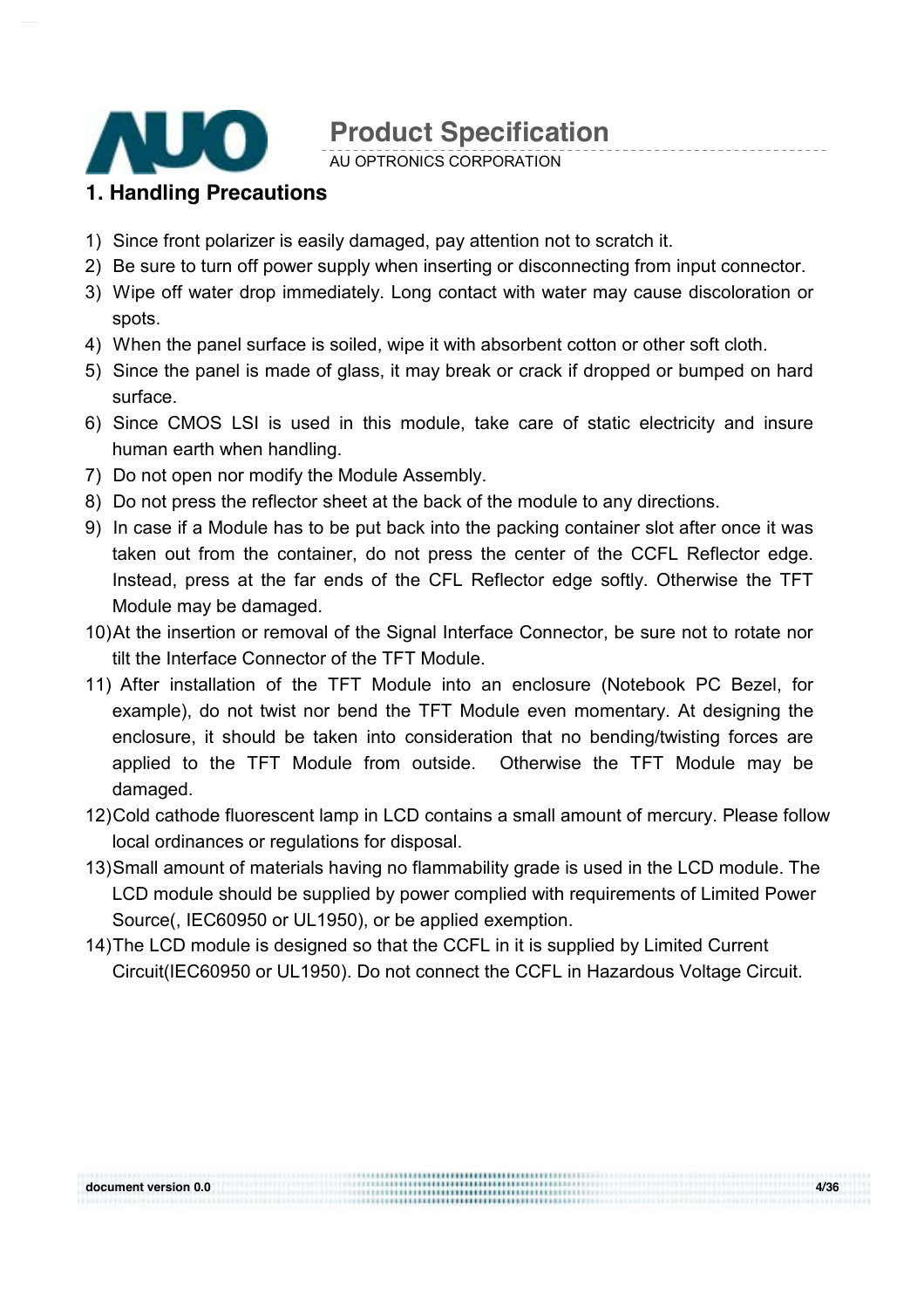

AU OPTRONICS CORPORATION

### **2. General Description**

B154SW01 V8 is a Color Active Matrix Liquid Crystal Display composed of a TFT LCD panel, a driver circuit, and backlight system. The screen format is intended to support the WSXGA+ (1680(H) x 1050(V)) screen and 262k colors (RGB 6-bits data driver). All input signals are LVDS interface compatible. Inverter of backlight is not included.

B154SW01 V8 is designed for a display unit of notebook style personal computer and industrial machine.

### **2.1 General Specification**

The following items are characteristics summary on the table at 25 ℃ condition:

| <b>Items</b>                                                 | <b>Unit</b>                      | <b>Specifications</b>                                                 |
|--------------------------------------------------------------|----------------------------------|-----------------------------------------------------------------------|
| Screen Diagonal                                              | [mm]                             | 390.8 (15.4"W)                                                        |
| <b>Active Area</b>                                           | [mm]                             | 331.38 X 207.11                                                       |
| Pixels H x V                                                 |                                  | 1680 x 3(RGB) x 1050                                                  |
| <b>Pixel Pitch</b>                                           | [mm]                             | 0.19725X0.19725                                                       |
| <b>Pixel Arrangement</b>                                     |                                  | R.G.B. Vertical Stripe                                                |
| <b>Display Mode</b>                                          |                                  | <b>Normally White</b>                                                 |
| White Luminance (IccFL=6.0mA)<br>Note: IccFL is lamp current | $\text{\rm [cd/m}^2\text{\rm ]}$ | 200 typ. (5 points average)<br>180 min. (5 points average)<br>(Note1) |
| <b>Luminance Uniformity</b>                                  |                                  | 1.3 max. $(5$ points)                                                 |
| <b>Contrast Ratio</b>                                        |                                  | 400 typ<br>300 min.                                                   |
| <b>Optical Rise Time/Fall Time</b>                           | [msec]                           | $6/10$ typ.                                                           |
| Nominal Input Voltage VDD                                    | [Volt]                           | $+3.3$ typ.                                                           |
| <b>Power Consumption</b>                                     | [Watt]                           | 2.5 max. (without inverter)                                           |
| Weight (with Inverter)                                       | [Grams]                          | 620 max.                                                              |
| <b>Physical Size</b>                                         | [mm]                             | 344.0 typ. x 222.0 typ. x 6.5 max.                                    |
| <b>Electrical Interface</b>                                  |                                  | 2 channel LVDS                                                        |
| <b>Surface Treatment</b>                                     |                                  | Glare, Hardness 3H                                                    |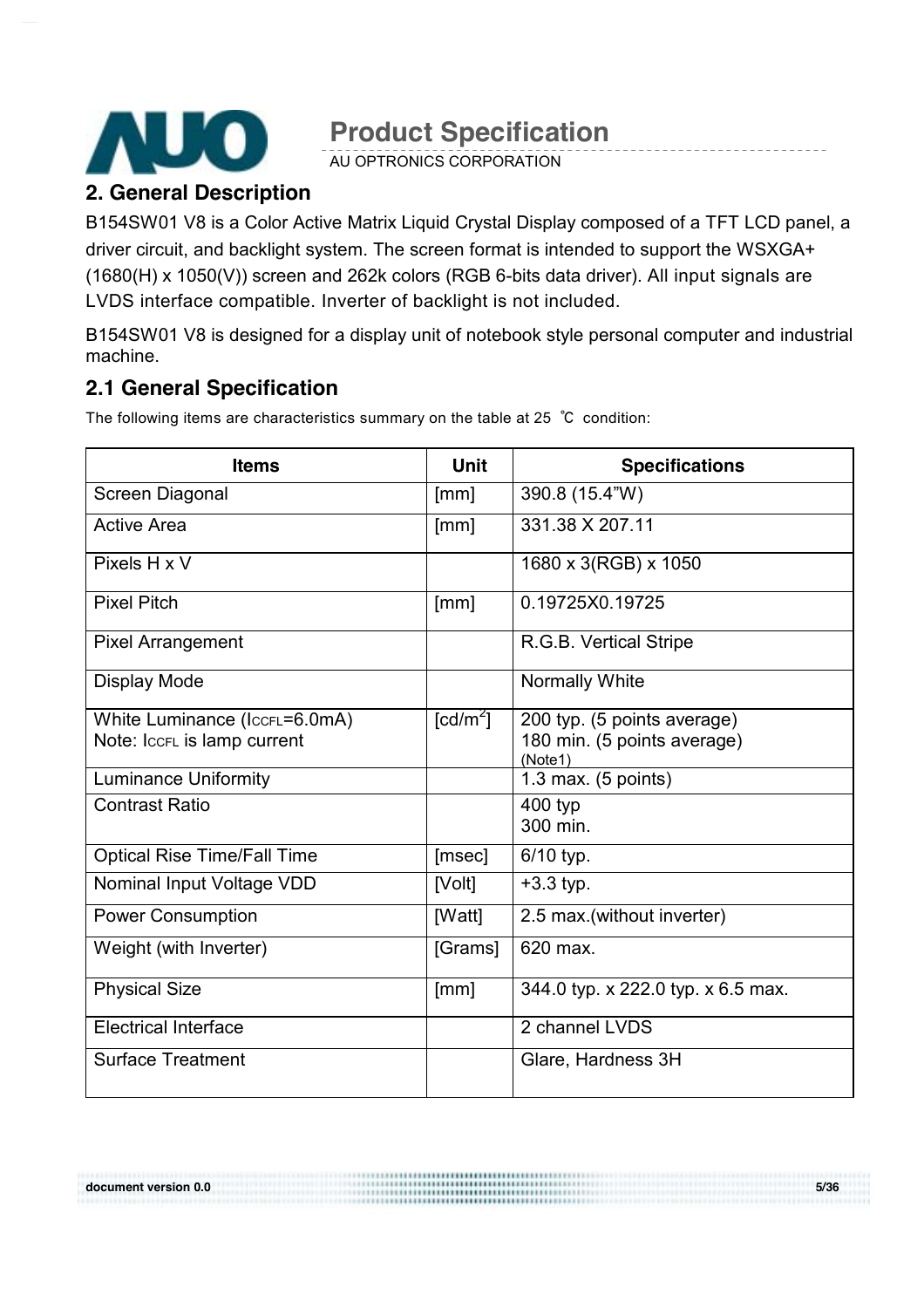

AU OPTRONICS CORPORATION

| <b>Support Color</b>     |                                         | 262K colors (RGB 6-bit) |
|--------------------------|-----------------------------------------|-------------------------|
|                          |                                         |                         |
| <b>Temperature Range</b> |                                         |                         |
| Operating                | $\mathsf{I}^\circ\mathsf{C} \mathsf{I}$ | 0 to $+50$              |
| Storage (Non-Operating)  | $\overline{C}$                          | $-20$ to $+60$          |
| <b>RoHS Compliance</b>   |                                         | <b>RoHS Compliance</b>  |
|                          |                                         |                         |

### **2.2 Optical Characteristics**

The optical characteristics are measured under stable conditions at 25℃ (Room Temperature):

| Item                                      | Unit                   | <b>Conditions</b>     |                    | Min.  | Typ.  | Max.  | <b>Note</b>    |
|-------------------------------------------|------------------------|-----------------------|--------------------|-------|-------|-------|----------------|
| <b>White Luminance</b><br>$lccFL = 6.0mA$ | $\lceil cd/m^2 \rceil$ | 5 points average      |                    | 180   | 200   |       | 1, 4, 5.       |
| <b>Viewing Angle</b>                      | [degree]               | Horizontal            | (Right)            | 60    | 65    |       | 8              |
|                                           | [degree]               | $CR = 10$             | (Left)             | 60    | 65    |       |                |
|                                           | [degree]               | Vertical<br>$CR = 10$ | (Upper)<br>(Lower) | 40    | 45    |       |                |
|                                           | [degree]               |                       |                    | 50    | 55    |       |                |
| <b>Luminance Uniformity</b>               |                        | 5 Points              |                    |       |       | 1.3   | 1              |
| <b>Luminance Uniformity</b>               |                        | 13 Points             |                    |       |       | 1.52  | $\overline{2}$ |
| <b>CR: Contrast Ratio</b>                 |                        |                       |                    | 300:1 | 400:1 |       | 6              |
| Cross talk                                | $\%$                   |                       |                    |       |       | 4     | $\overline{7}$ |
| <b>Response Time</b>                      | [msec]                 | <b>Rising</b>         |                    |       | 6     | 8     | 8              |
|                                           | [msec]                 | Falling               |                    |       | 10    | 17    |                |
|                                           | [msec]                 | Rising + Falling      |                    |       | 16    | 25    |                |
| Color / Chromaticity                      |                        | Red x                 |                    | 0.556 | 0.576 | 0.596 | 2,8            |
| Coordinates<br>(CIE 1931)                 |                        | Red y                 |                    | 0.310 | 0.330 | 0.350 |                |
|                                           |                        | Green x               |                    | 0.292 | 0.312 | 0.332 |                |
|                                           |                        | Green y               |                    | 0.530 | 0.550 | 0.570 |                |
|                                           |                        | Blue x                |                    | 0.141 | 0.161 | 0.181 |                |
|                                           |                        | Blue y                |                    | 0.128 | 0.148 | 0.168 |                |
|                                           |                        | White x               |                    | 0.293 | 0.313 | 0.333 |                |
|                                           |                        | White y               |                    | 0.309 | 0.329 | 0.349 |                |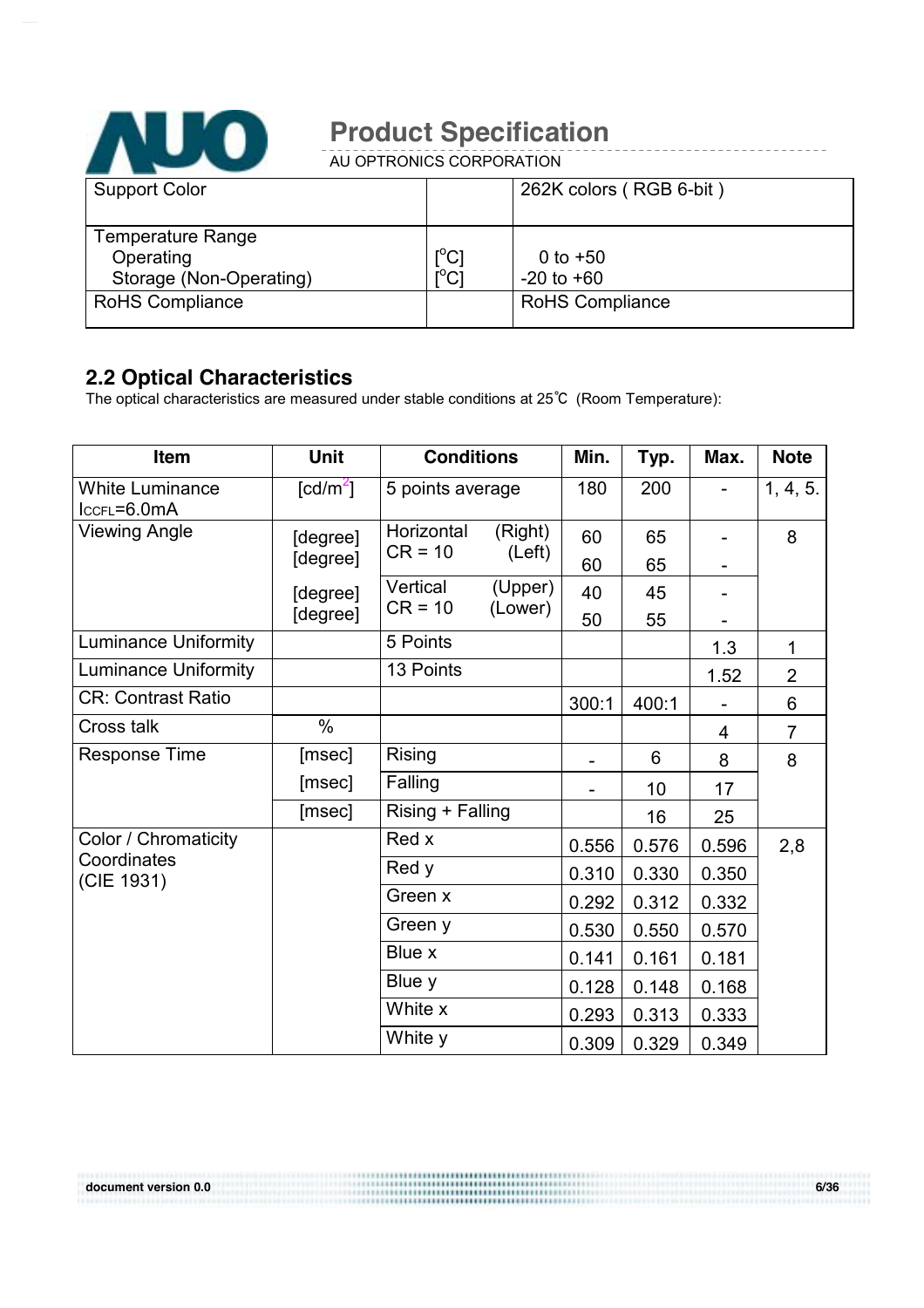

AU OPTRONICS CORPORATION

Note 1: 5 points position (Display area : 331.38mm x 207.11mm)



Note 2: 13 points position



Note 3: The luminance uniformity of 5 and 13 points is defined by dividing the maximum luminance values by the minimum test point luminance

$$
\delta_{\text{W5}} = \frac{\text{Maximum brightness of five points}}{\text{Minimum brightness of five points}}
$$
\n
$$
\delta_{\text{W13}} = \frac{\text{Maximum brightness of thirteen points}}{\text{Minimum brightness of thirteen points}}
$$

Note 4: Measurement method

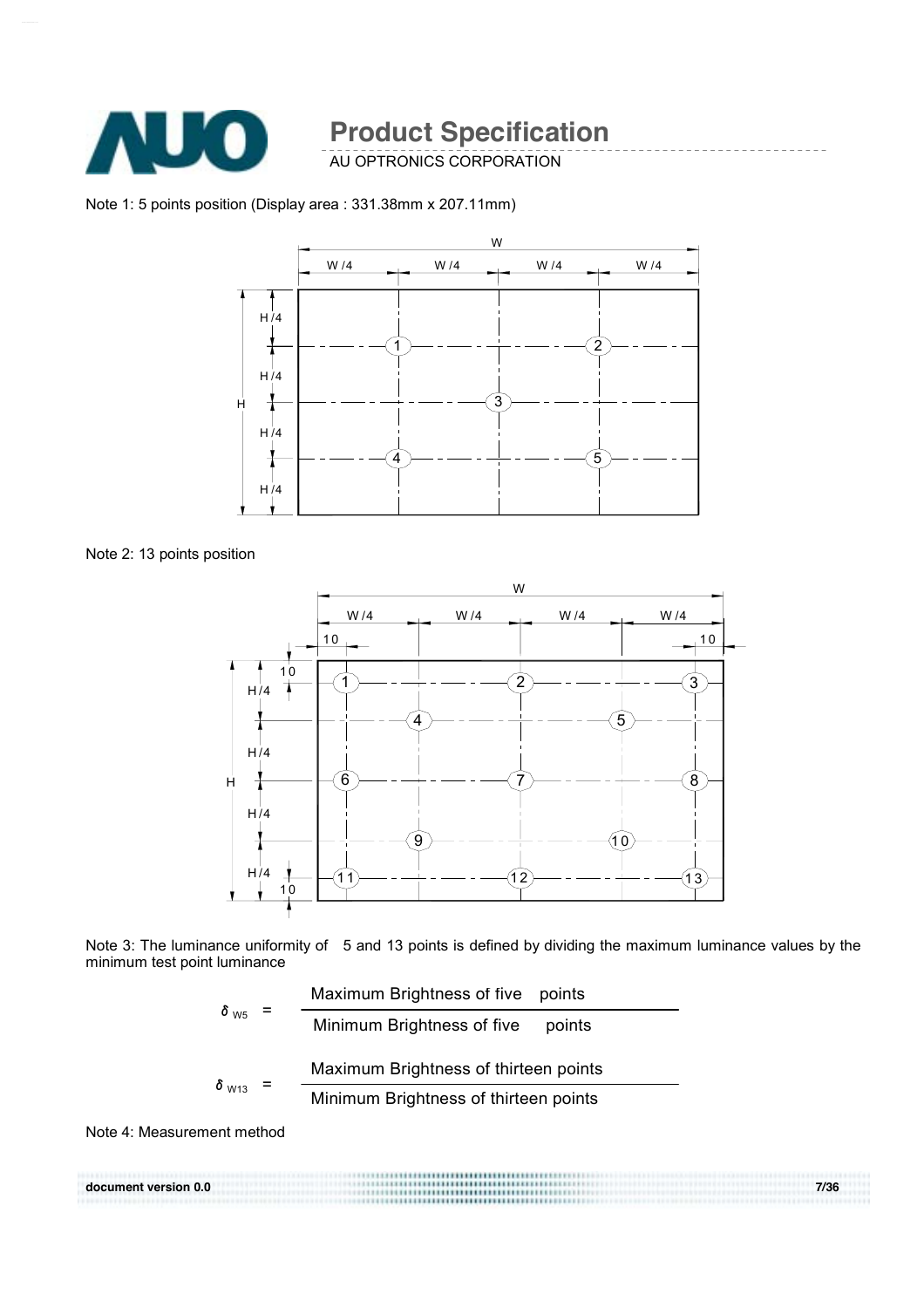

AU OPTRONICS CORPORATION

The LCD module should be stabilized at given temperature for 30 minutes to avoid abrupt temperature change during measuring. In order to stabilize the luminance, the measurement should be executed after lighting Backlight for 30 minutes in a stable, windless and dark room.



Center of the screen

Note  $5:$  Definition of Average Luminance of White  $(Y_1)$ :

Measure the luminance of gray level 63 at 5 points,  $Y_L = [L (1) + L (2) + L (3) + L (4) + L (5)] / 5$ L (x) is corresponding to the luminance of the point X at Figure in Note (1).

Note 6: Definition of contrast ratio: Contrast ratio is calculated with the following formula.

> Contrast ratio (CR)= Brightness on the "White" state Brightness on the "Black" state

Note 7: Definition of Cross Talk (CT)

 $CT = |Y_B - Y_A| / Y_A \times 100$  (%)

Where

YA = Luminance of measured location without gray level 0 pattern (cd/m2)

| document version 0.0 | ,,,,,,,,,,,,,,,,,,,,,<br> | 8/36 |
|----------------------|---------------------------|------|
|                      | .                         |      |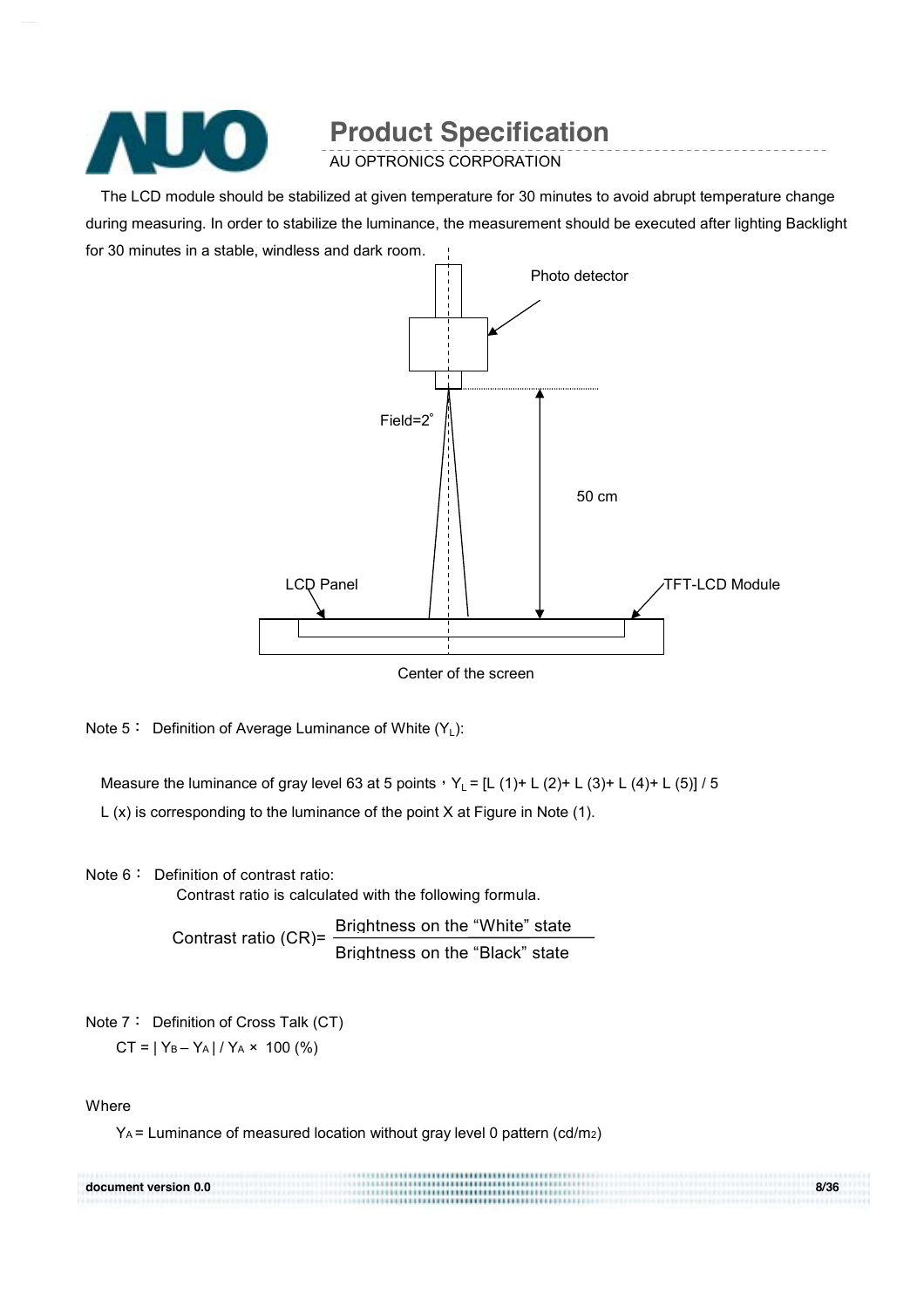

Note 8: Definition of response time:

The output signals of BM-7 or equivalent are measured when the input signals are changed from "Black" to "White" (falling time) and from "White" to "Black" (rising time), respectively. The response time interval between the 10% and 90% of amplitudes. Refer to figure as below.

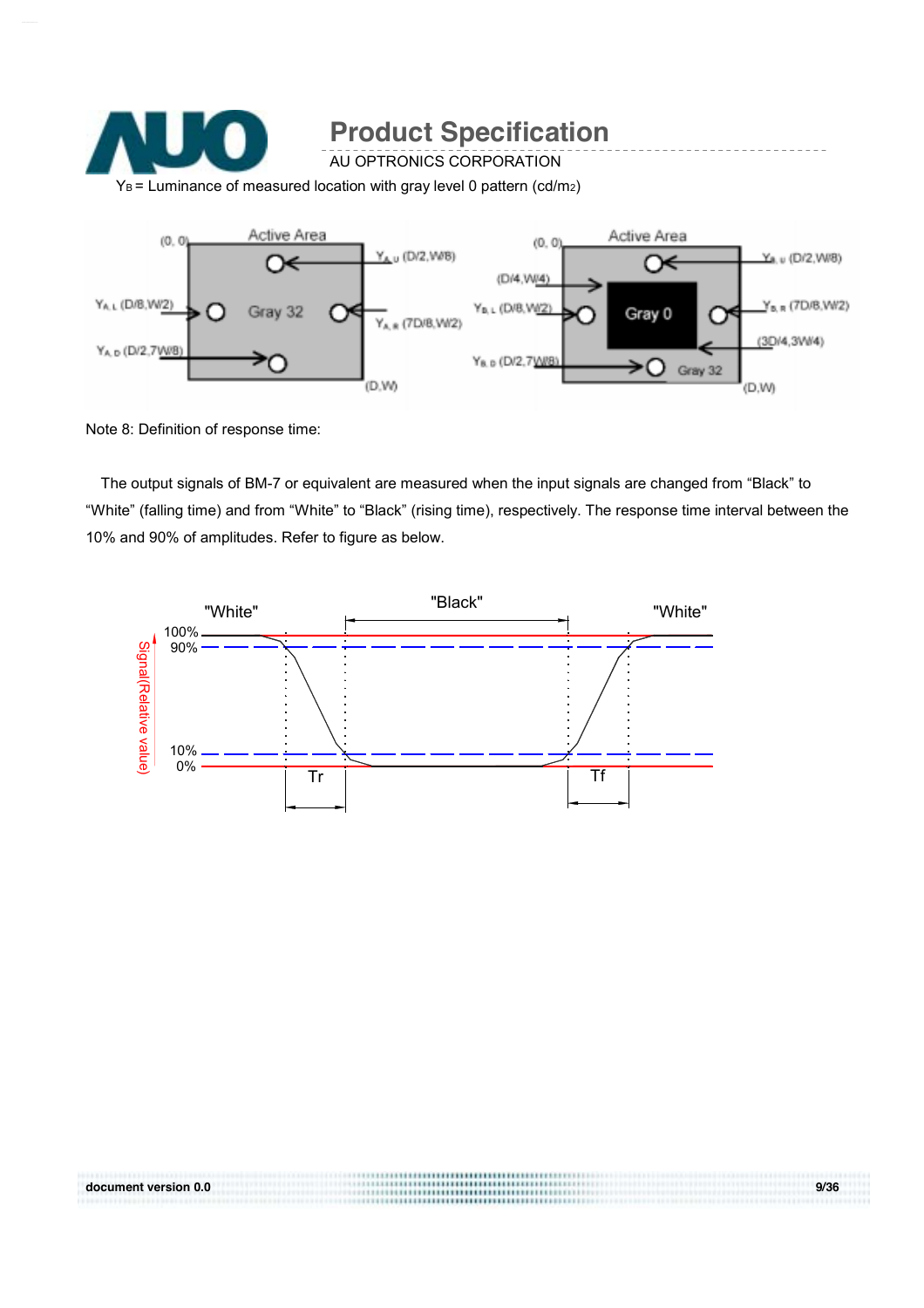

AU OPTRONICS CORPORATION

Note 8. Definition of viewing angle

Viewing angle is the measurement of contrast ratio ≧10, at the screen center, over a 180° horizontal and 180° vertical range (off-normal viewing angles). The 180° viewing angle range is broken down as follows; 90° (θ) horizontal left and right and 90° (Φ) vertical, high (up) and low (down). The measurement direction is typically perpendicular to the display surface with the screen rotated about its center to develop the desired measurement viewing angle.

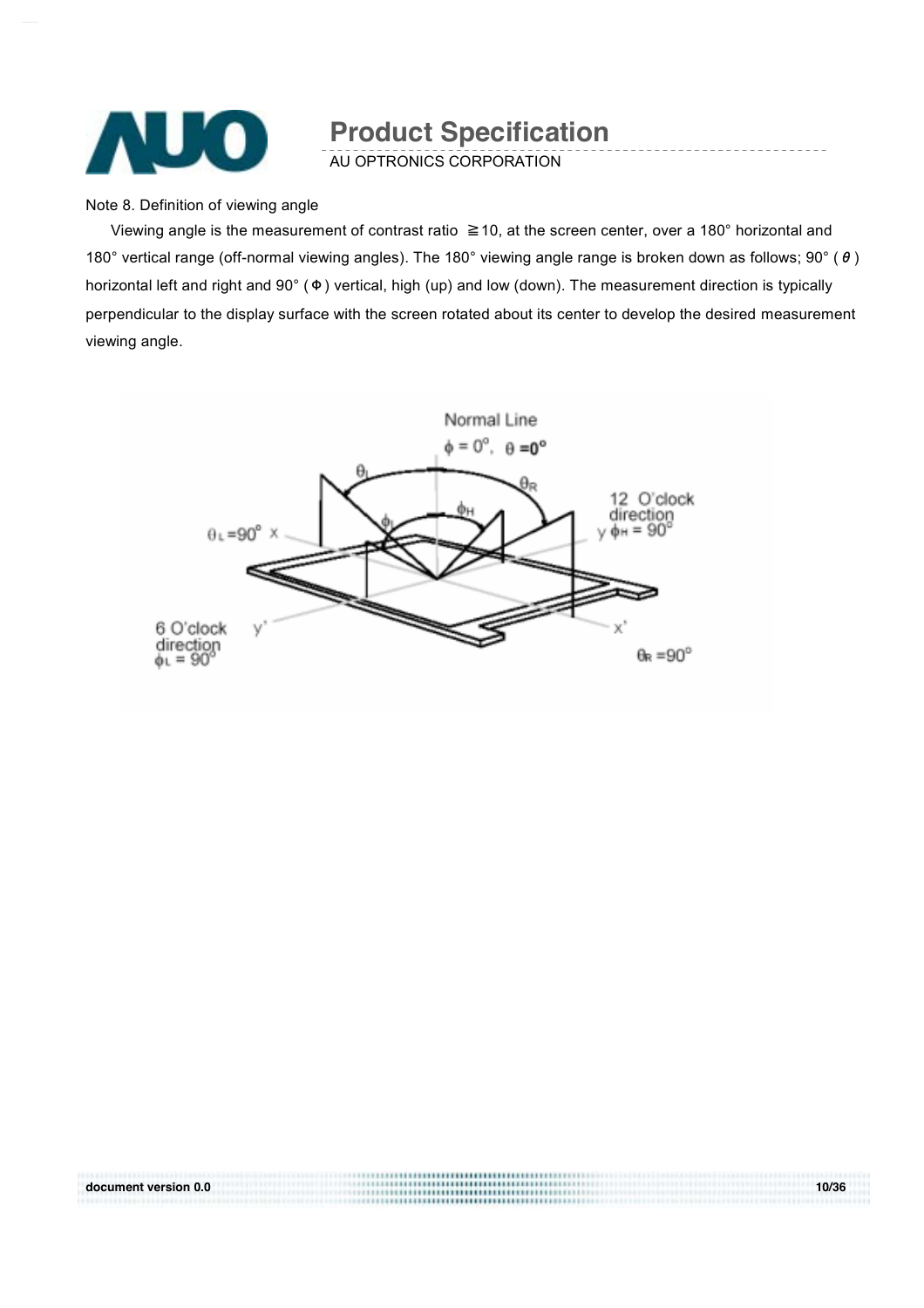

AU OPTRONICS CORPORATION

### **3. Functional Block Diagram**

The following diagram shows the functional block of the 15.4 inches wide Color TFT/LCD Module:

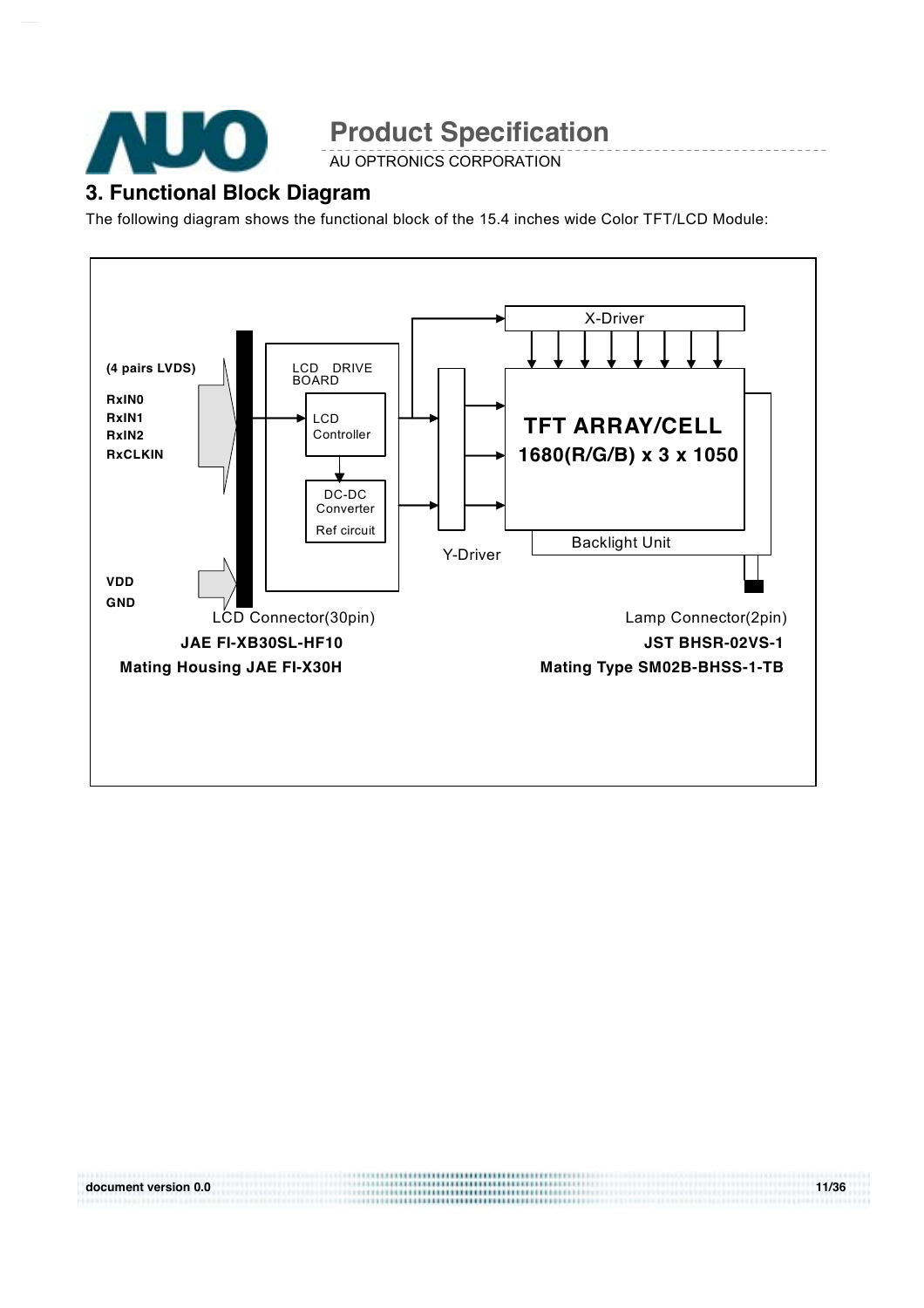

AU OPTRONICS CORPORATION

### **4. Absolute Maximum Ratings**

Absolute maximum ratings of the module is as following:

### **4.1 Absolute Ratings of TFT LCD Module**

| Item                    | Svmbol | Min  | Max  | Unit   | <b>Conditions</b> |
|-------------------------|--------|------|------|--------|-------------------|
| Logic/LCD Drive Voltage | Vin    | -0.3 | +4.∪ | [Volt] | Note 1,2          |

### **4.2 Absolute Ratings of Backlight Unit**

| <b>Item</b>         | Svmbol       | Min | Max        | Unit     | Conditions |
|---------------------|--------------|-----|------------|----------|------------|
| <b>CCFL Current</b> | <b>ICCFL</b> | -   | י -<br>. ب | [mA] rms | Note $1,2$ |

### **4.3 Absolute Ratings of Environment**

| Item                         | Symbol     | Min   | Max   | Unit  | <b>Conditions</b> |
|------------------------------|------------|-------|-------|-------|-------------------|
| <b>Operating Temperature</b> | TOP        |       | $+50$ | [°C]  | Note 3            |
| <b>Operation Humidity</b>    | <b>HOP</b> | 5     | 95    | [%RH] | Note 3            |
| Storage Temperature          | TST        | $-20$ | $+60$ | [°C]  | Note 3            |
| <b>Storage Humidity</b>      | <b>HST</b> | 5     | 95    | [%RH] | Note 3            |

Note 1: At Ta (25℃ )

document version 0.0

Note 2: Permanent damage to the device may occur if exceed maximum values

Note 3: For quality performance, please refer to AUO IIS(Incoming Inspection Standard).



**document version 0.0 12/36**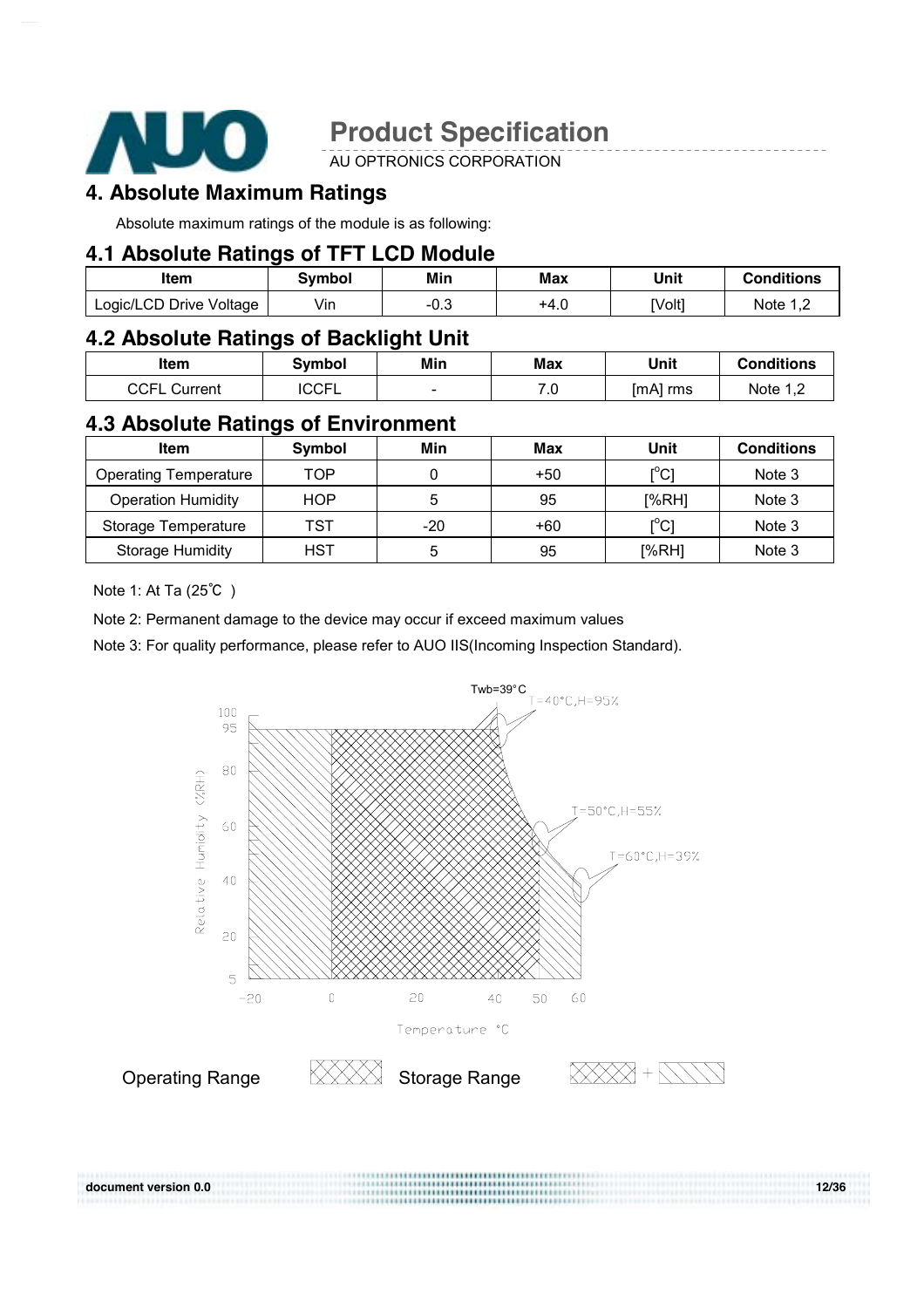

AU OPTRONICS CORPORATION

### **5. Electrical characteristics**

### **5.1 TFT LCD Module**

#### **5.1.1 Power Specification**

Input power specifications are as follows;

| <b>Symble</b> | <b>Parameter</b>                                      | Min | Typ | <b>Max</b> | <b>Units</b>  | <b>Note</b> |
|---------------|-------------------------------------------------------|-----|-----|------------|---------------|-------------|
| <b>VDD</b>    | Logic/LCD Drive<br>Voltage                            | 3.0 | 3.3 | 3.6        | [Volt]        |             |
| <b>PDD</b>    | <b>VDD Power</b>                                      |     |     | 2.5        | [Watt]        | Note 1      |
| <b>IDD</b>    | <b>IDD Current</b>                                    |     | 700 | 800        | [mA]          | Note 1      |
| <b>IRush</b>  | <b>Inrush Current</b>                                 |     |     | 2000       | [mA]          | Note 2      |
| <b>VDDrp</b>  | Allowable<br>Logic/LCD Drive<br><b>Ripple Voltage</b> |     |     | 100        | [mV]<br>$p-p$ |             |

Note 1 : Maximum Measurement Condition: Black Patterm

Note 2:Measure Condition

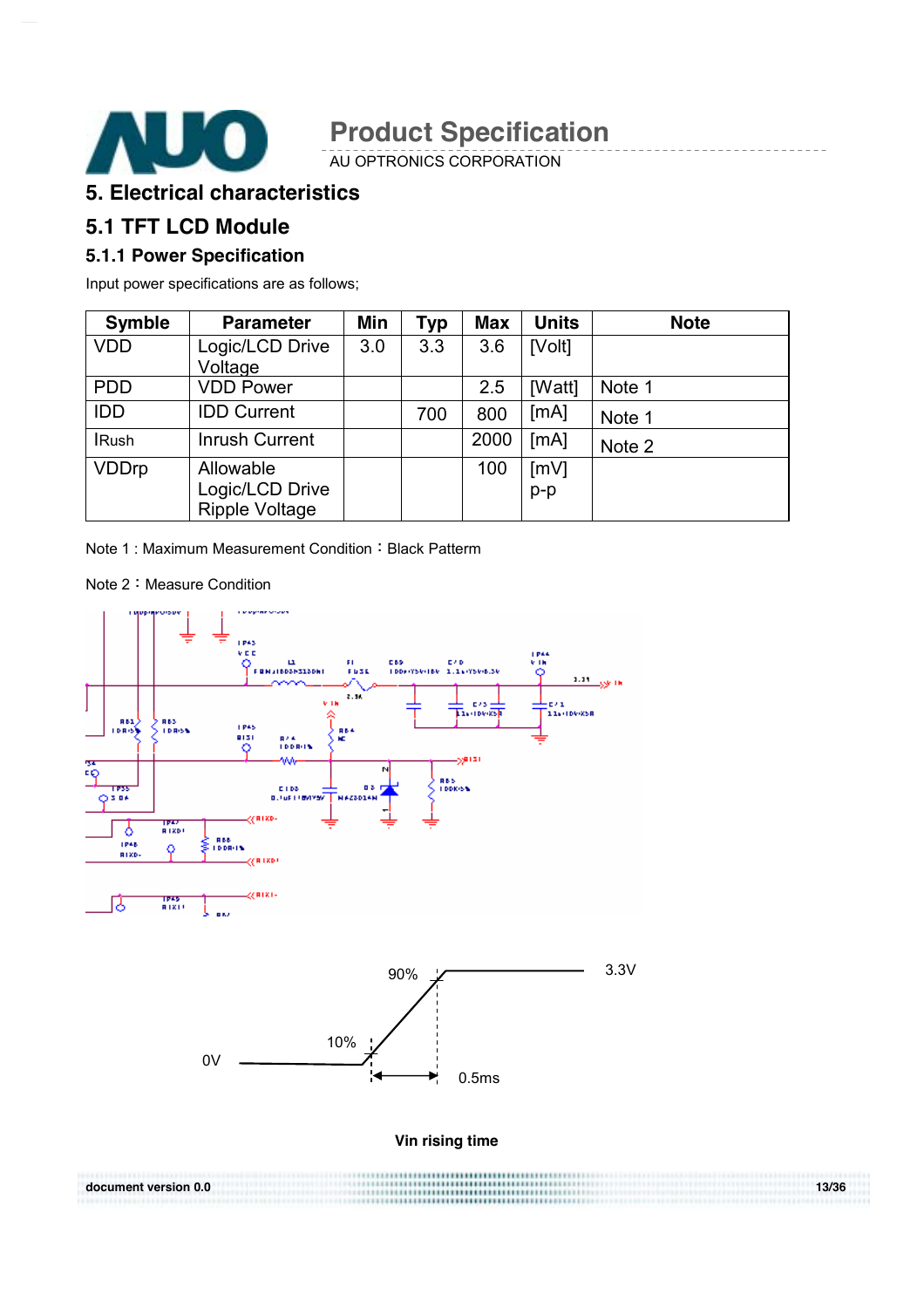

AU OPTRONICS CORPORATION

#### **5.1.2 Signal Electrical Characteristics**

Input signals shall be low or High-impedance state when VDD is off. It is recommended to refer the specifications of THC63LVDF84A(Thine Electronics Inc.) in detail.

Signal electrical characteristics are as follows;

| <b>Parameter</b> | <b>Condition</b>                                 | Min    | Max   | <b>Unit</b> |
|------------------|--------------------------------------------------|--------|-------|-------------|
| Vth              | Differential Input High<br>Threshold (Vcm=+1.2V) |        | 100   | [mV]        |
| Vtl              | Differential Input Low<br>Threshold (Vcm=+1.2V)  | $-100$ |       | [mV]        |
| Vcm              | Differential Input<br>Common Mode Voltage        | 1.125  | 1.375 | [V]         |

Note: LVDS Signal Waveform

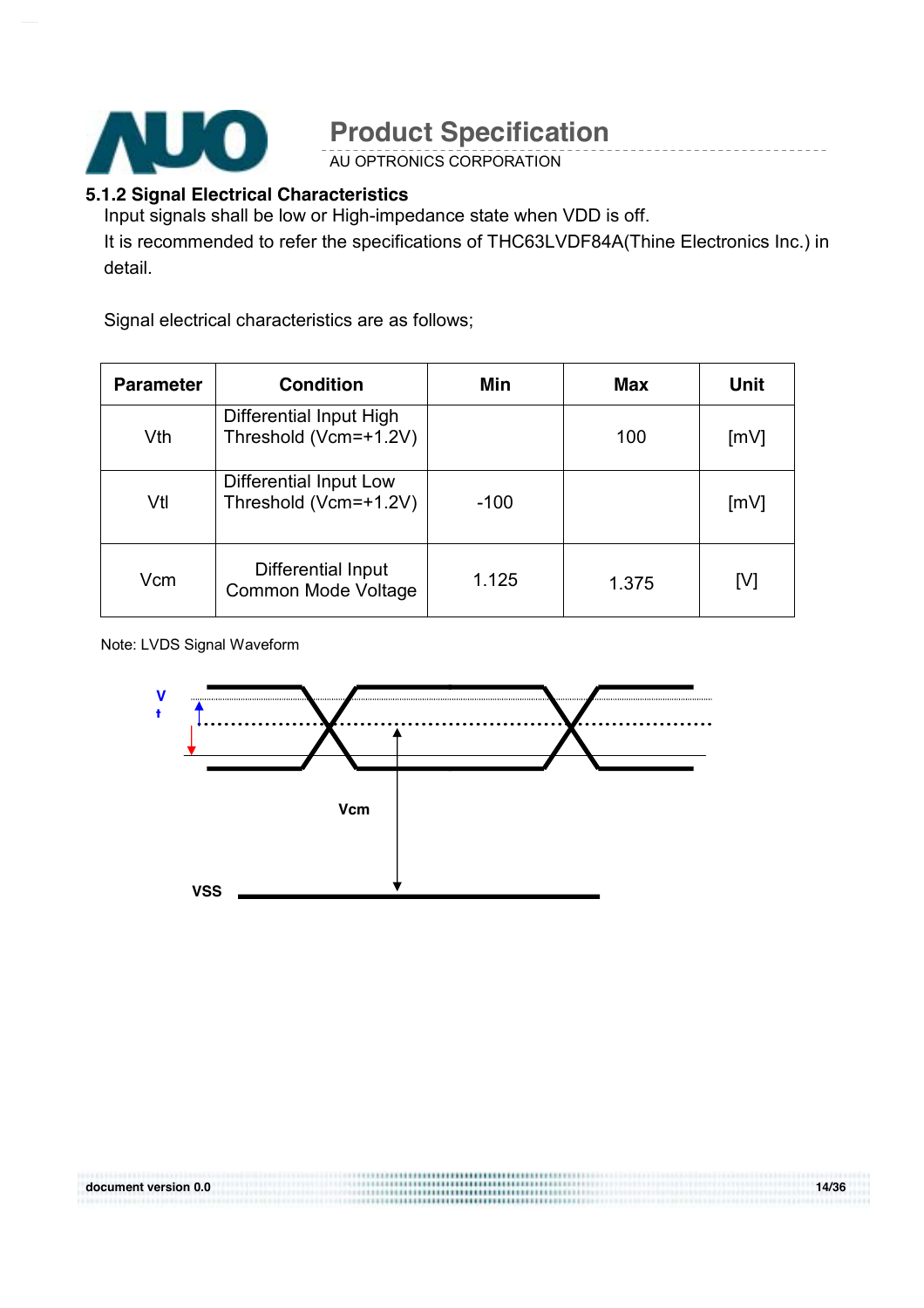

AU OPTRONICS CORPORATION

Parameter guideline for CCFL Inverter

| <b>Parameter</b>                                 | Min  | <b>Typ</b> | <b>Max</b>     | <b>Units</b>                                 | <b>Condition</b>                 |
|--------------------------------------------------|------|------------|----------------|----------------------------------------------|----------------------------------|
| <b>White Luminance</b><br>5 points average       | 180  | 200        |                | $\lceil \frac{\text{cd}}{\text{m}^2} \rceil$ | <u>(Ta=25℃)</u>                  |
| <b>CCFL current(ICCFL)</b>                       | 2.0  | 6.0        | $\overline{7}$ | [mA] rms                                     | $(Ta=25^{\circ}C)$<br>Note 2     |
| <b>CCFL Frequency(FccFL)</b>                     | 50   | 55         | 60             | [KHz]                                        | $(Ta=25^{\circ}C)$<br>Note $3.4$ |
| <b>CCFL Ignition Voltage(Vs)</b>                 | 1650 |            |                | [Volt] rms                                   | $(Ta=0^{\circ}C)$<br>Note 5      |
| CCFL Ignition Voltage(Vs)                        | 1460 |            |                | [Volt] rms                                   | $(Ta = 25^{\circ}C)$<br>Note 5   |
| <b>CCFL Voltage (Reference)</b><br>$(Vc$ CFL $)$ | 700  | 730        | 945            | [Volt] rms                                   | $(Ta=25^{\circ}C)$<br>Note 6     |
| <b>CCFL Power consumption</b><br>(PccFL)         |      | 4.38       |                | [Watt]                                       | $(Ta=25^{\circ}C)$<br>Note 6     |

Note 1: Typ are AUO recommended Design Points.

\*1 All of characteristics listed are measured under the condition using the AUO Test inverter.

\*2 In case of using an inverter other than listed, it is recommended to check the inverter carefully. Sometimes, interfering noise stripes appear on the screen, and substandard luminance or flicker at low power may happen. \*3 In designing an inverter, it is suggested to check safety circuit very carefully. Impedance of CCFL, for

instance, becomes more than 1 [M ohm] when CFL is damaged.

\*4 Generally, CCFL has some amount of delay time after applying kick-off voltage. It is recommended to keep on applying kick-off voltage for 1 [Sec] until discharge.

\*5 CCFL discharge frequency must be carefully chosen so as not to produce interfering noise stripes on the screen.

\*6 Reducing CCFL current increases CCFL discharge voltage and generally increases CCFL discharge frequency. So all the parameters of an inverter should be carefully designed so as not to produce too much leakage current from high-voltage output of the inverter.

Note 2: It should be employed the inverter which has "Duty Dimming", if ICCFL is less than 4mA.

Note 3: CCFL discharge frequency should be carefully determined to avoid interference between inverter and TFT LCD.

Note 4: The frequency range will not affect to lamp life and reliability characteristics.

Note 5: CCFL inverter should be able to give out a power that has a generating capacity of over 1,430 voltage. Lamp units need 1,400 voltage minimum for ignition.

|                      | ,,,,,,,,,,,,,,,,,,,,<br> |       |
|----------------------|--------------------------|-------|
| document version 0.0 | <br><br>.                | 15/36 |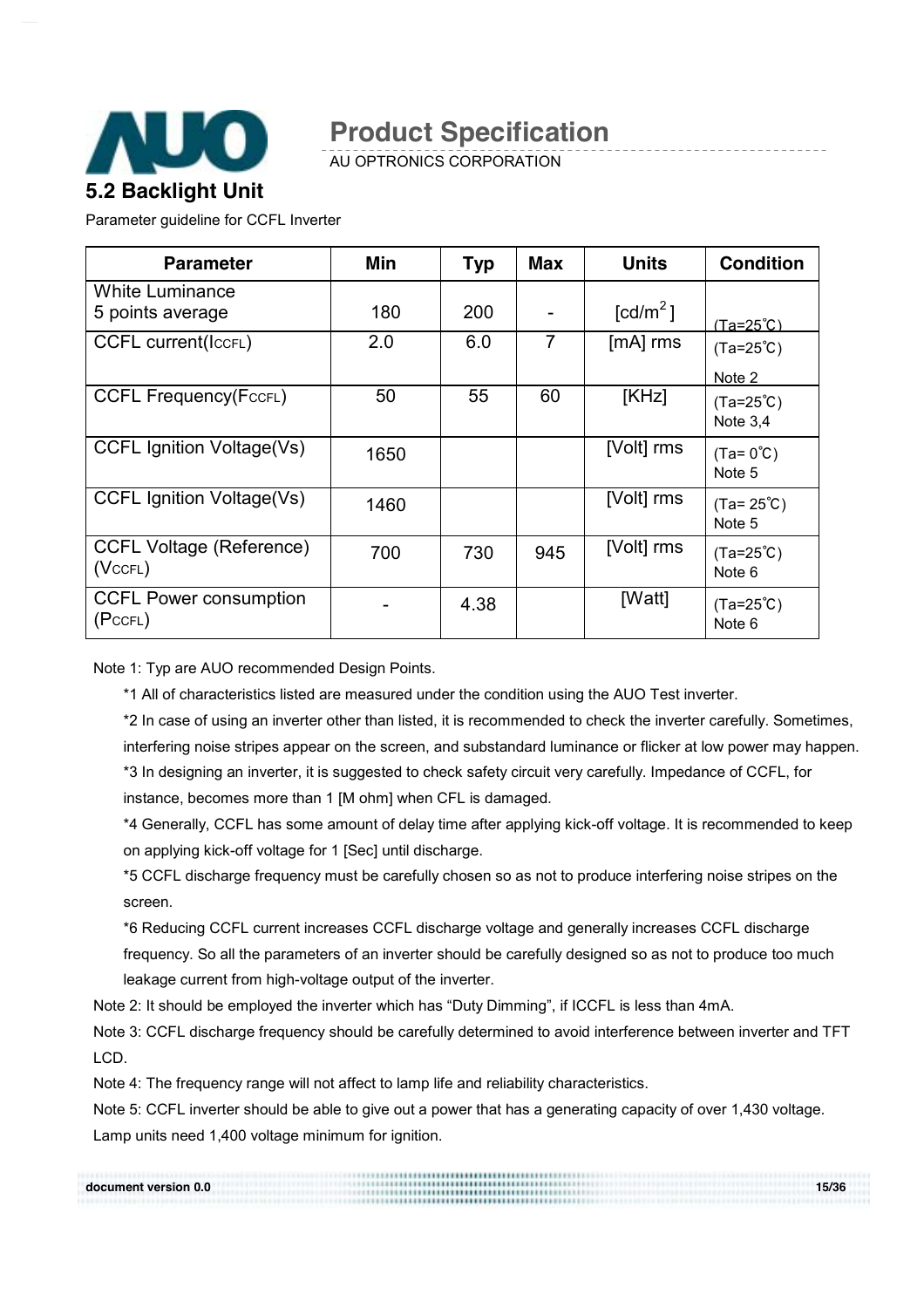

AU OPTRONICS CORPORATION

Note 6: Calculator value for reference (ICCFL×VCCFL=PCCFL)

Note 7: Requirements for a system inverter design, which is intended to have a better display performance, a better

power efficiency and a more reliable lamp, are following.

It shall help increase the lamp lifetime and reduce leakage current.

a. The asymmetry rate of the inverter waveform should be less than 10%.

b. The distortion rate of the waveform should bewithin  $\sqrt{2}$   $\pm$ 0%.

\* Inverter output waveform had better be more similar to ideal sine wave.



\* Asymmetry rate:  $|||_{p} - |||_{-p} ||/||_{rms} * 100\%$ \* Distortion rate  $\mathsf{I}_{\mathsf{p}}$  (or  $\mathsf{I}_{\mathsf{-p}}$ ) /  $\mathsf{I}_{\mathsf{rms}}$ 

document version 0.0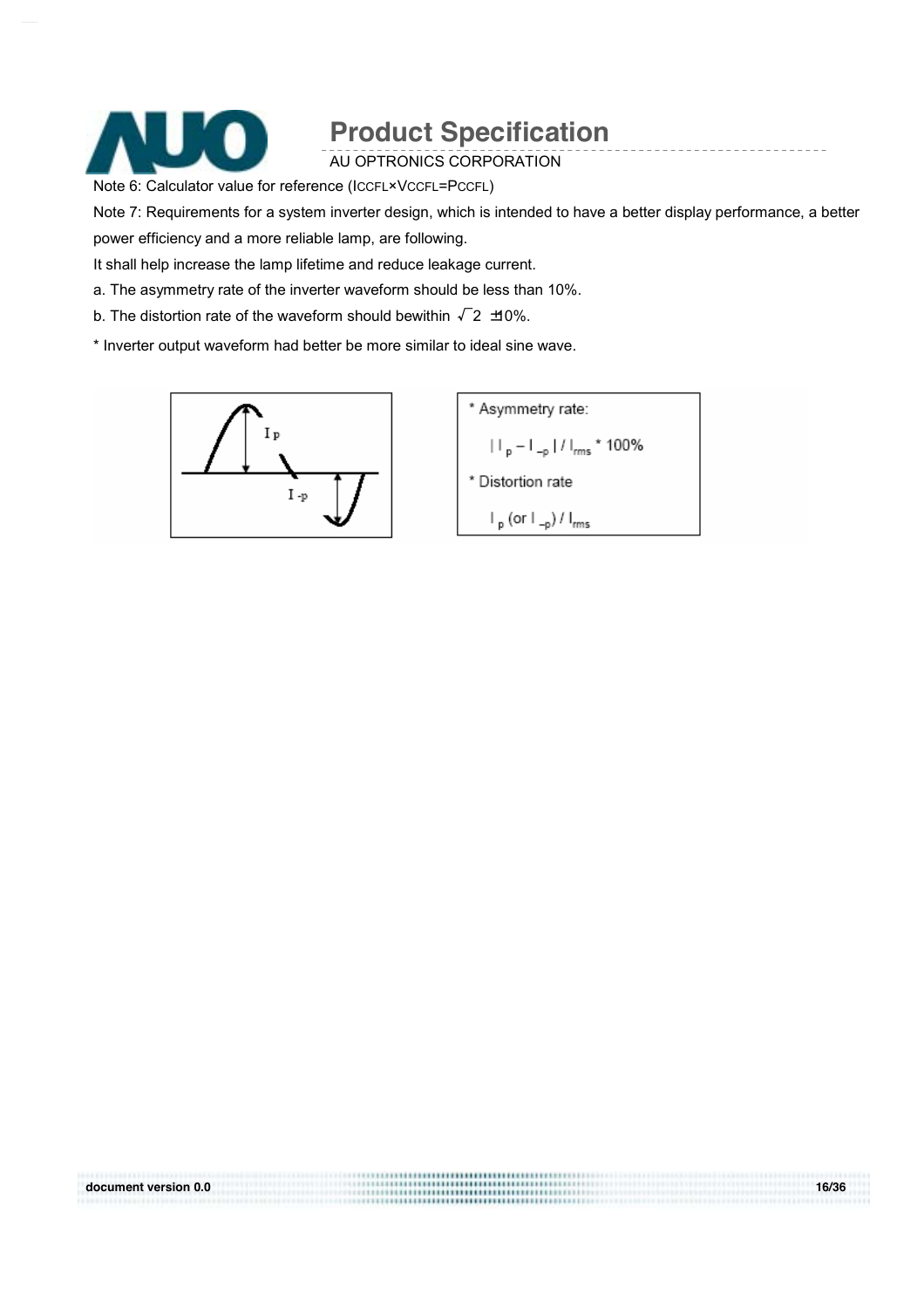

AU OPTRONICS CORPORATION **Product Specification** 

## **6. Signal Characteristic**

### **6.1 Pixel Format Image**

Following figure shows the relationship of the input signals and LCD pixel format.

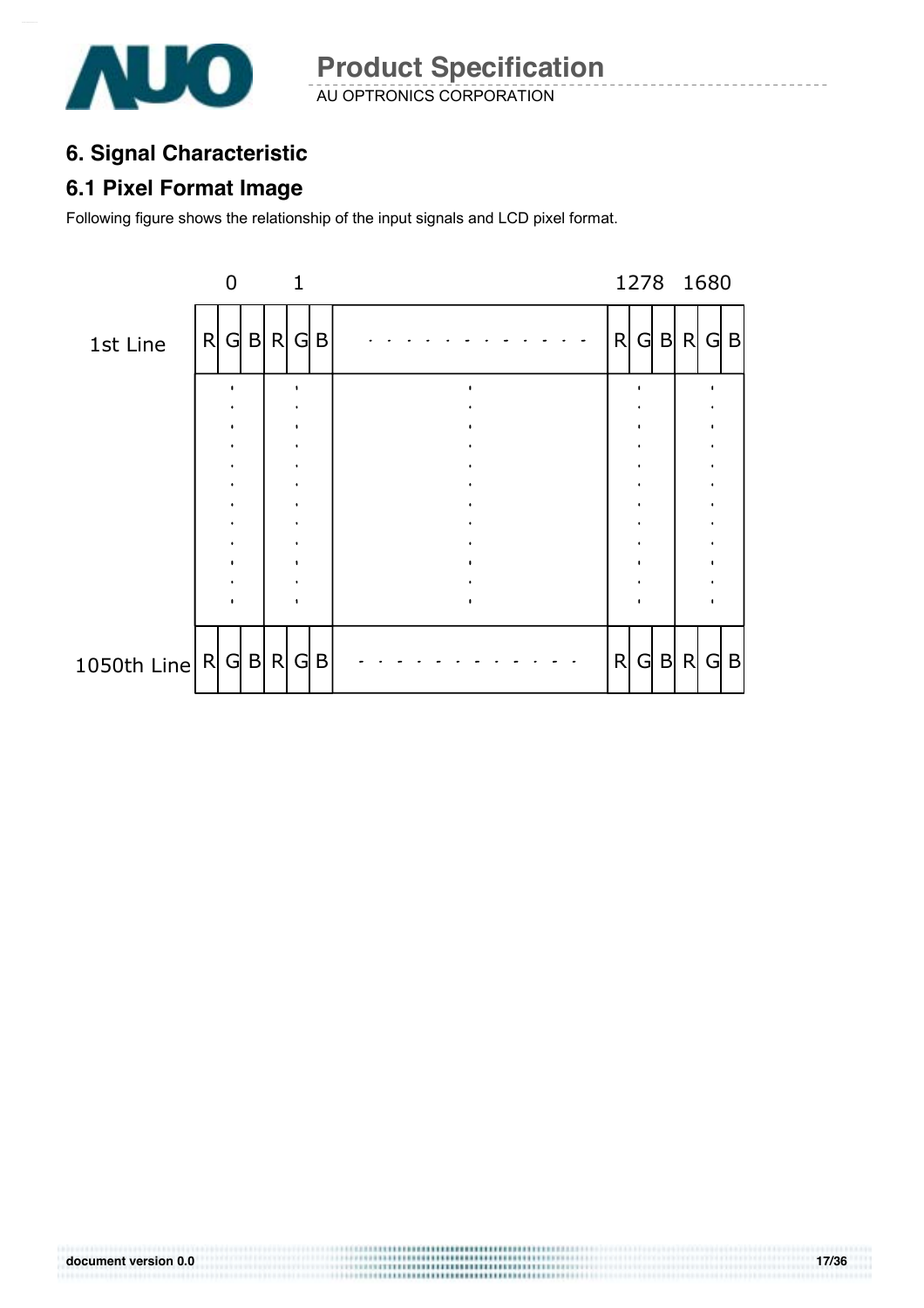

AU OPTRONICS CORPORATION

### **6.2 The input data format**



| <b>Signal Name</b> | <b>Description</b>                    |                                                   |
|--------------------|---------------------------------------|---------------------------------------------------|
| R <sub>5</sub>     | Red Data 5 (MSB)                      | Red-pixel Data                                    |
| R <sub>4</sub>     | Red Data 4                            | Each red pixel's brightness data consists of      |
| R <sub>3</sub>     | Red Data 3                            | these 6 bits pixel data.                          |
| R <sub>2</sub>     | Red Data 2                            |                                                   |
| R <sub>1</sub>     | Red Data 1                            |                                                   |
| R <sub>0</sub>     | Red Data 0 (LSB)                      |                                                   |
|                    | Red-pixel Data                        |                                                   |
| G <sub>5</sub>     | Green Data 5 (MSB)                    | Green-pixel Data                                  |
| G <sub>4</sub>     | Green Data 4                          | Each green pixel's brightness data consists of    |
| G <sub>3</sub>     | Green Data 3                          | these 6 bits pixel data.                          |
| G <sub>2</sub>     | Green Data 2                          |                                                   |
| G <sub>1</sub>     | Green Data 1                          |                                                   |
| G <sub>0</sub>     | Green Data 0 (LSB)                    |                                                   |
|                    |                                       |                                                   |
| <b>B5</b>          | Green-pixel Data<br>Blue Data 5 (MSB) | <b>Blue-pixel Data</b>                            |
| <b>B4</b>          | <b>Blue Data 4</b>                    | Each blue pixel's brightness data consists of     |
| B <sub>3</sub>     | <b>Blue Data 3</b>                    | these 6 bits pixel data.                          |
| <b>B2</b>          | <b>Blue Data 2</b>                    |                                                   |
| <b>B1</b>          | <b>Blue Data 1</b>                    |                                                   |
| B <sub>0</sub>     | Blue Data 0 (LSB)                     |                                                   |
|                    |                                       |                                                   |
|                    | <b>Blue-pixel Data</b>                |                                                   |
| <b>RxCLKIN</b>     | Data Clock                            | The typical frequency is 64.9 MHZ. The signal     |
|                    |                                       | is used to strobe the pixel data and DE signals.  |
|                    |                                       | All pixel data shall be valid at the falling edge |
|                    |                                       | when the DE signal is high.                       |
| <b>DE</b>          | <b>Display Timing</b>                 | This signal is strobed at the falling edge of     |
|                    |                                       | RxCLKIN. When the signal is high, the pixel       |
|                    |                                       | data shall be valid to be displayed.              |
| <b>VS</b>          | <b>Vertical Sync</b>                  | The signal is synchronized to RxCLKIN.            |
| <b>HS</b>          | <b>Horizontal Sync</b>                | The signal is synchronized to RxCLKIN.            |

Note: Output signals from any system shall be low or High-impedance state when VDD is off.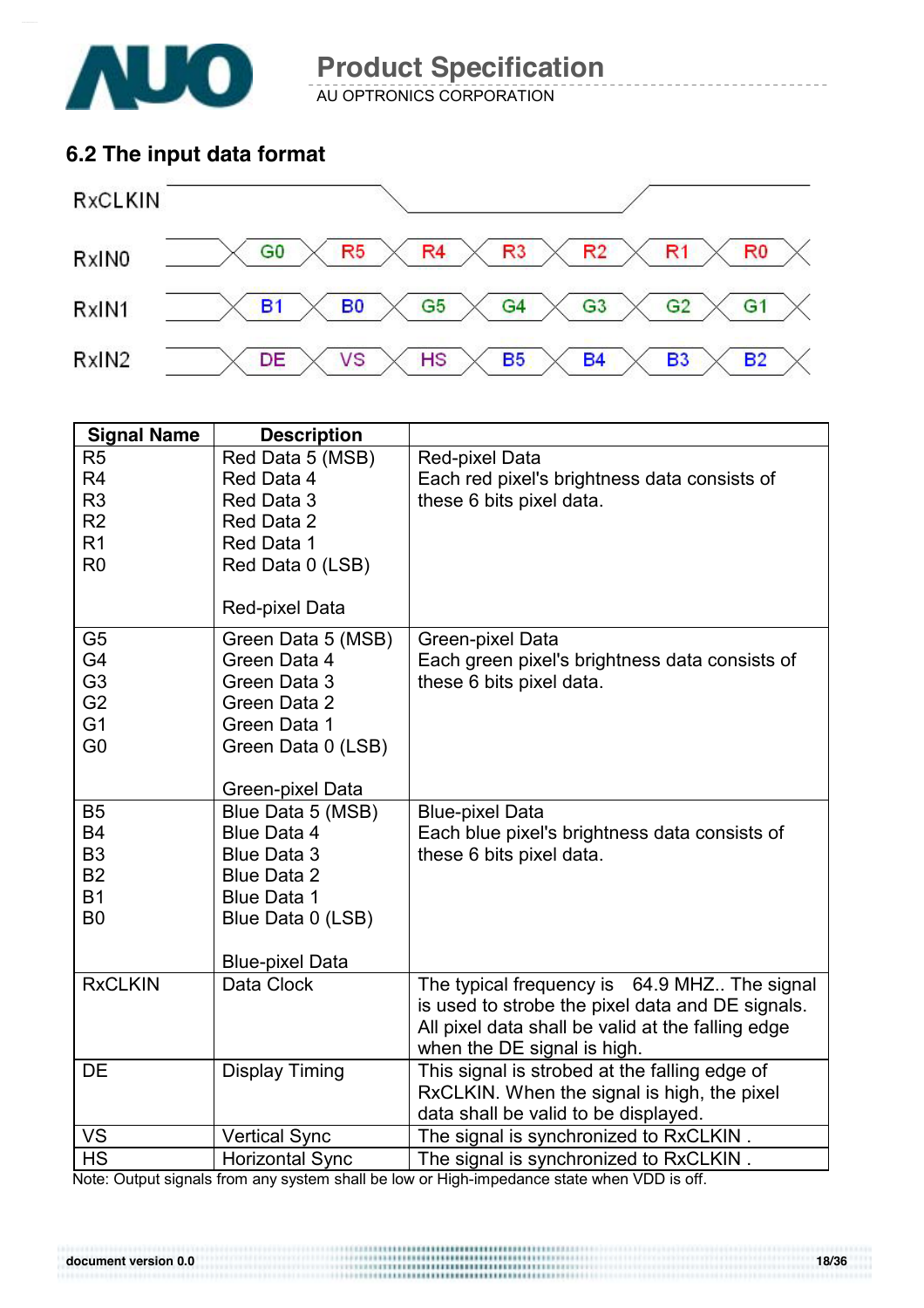

AU OPTRONICS CORPORATION

## **6.3 Signal Description/Pin Assignment**

|  | LVDS is a differential signal technology for LCD interface and high speed data transfer device. |  |
|--|-------------------------------------------------------------------------------------------------|--|
|  |                                                                                                 |  |

| PIN# | <b>Signal Name</b>  | <b>Description</b>                                              |
|------|---------------------|-----------------------------------------------------------------|
| 1    | <b>GND</b>          | Ground                                                          |
| 2    | <b>VDD</b>          | +3.3V Power Supply (typical)                                    |
| 3    | <b>VDD</b>          | +3.3V Power Supply (typical)                                    |
| 4    | <b>VEDID</b>        | +3.3V EDID Power                                                |
| 5    | NC                  | Reserved for supplier test point                                |
| 6    | CLK <sub>EDID</sub> | <b>EDID Clock Input</b>                                         |
| 7    | <b>DATAEDID</b>     | <b>EDID Data Input</b>                                          |
| 8    | RxIN0-              | LVDS differential data input(R0-R5, G0) (odd pixels)            |
| 9    | RxIN0+              | LVDS differential data input(R0-R5, G0) (odd pixels)            |
| 10   | <b>GND</b>          | Ground                                                          |
| 11   | RxIN1-              | LVDS differential data input(G1-G5, B0-B1) (odd pixels)         |
| 12   | RxIN1+              | LVDS differential data input(G1-G5, B0-B1) (odd pixels)         |
| 13   | <b>GND</b>          | Ground                                                          |
| 14   | RxIN2-              | LVDS differential data input(B2-B5, HS, VS, DE) (odd pixels)    |
| 15   | RxIN2+              | LVDS differential data input(B2-B5, HS, VS, DE) (odd pixels)    |
| 16   | <b>GND</b>          | Ground                                                          |
| 17   | RxCLKIN-            | LVDS differential clock input (odd pixels)                      |
| 18   | RxCLKIN+            | LVDS differential clock input (odd pixels)                      |
| 19   | <b>GND</b>          | Ground                                                          |
| 20   | Even RxIN0-         | LVDS differential data input (R0-R5,G0) (even pixels)           |
| 21   | Even RxIN0+         | LVDS differential data input (R0-R5,G0) (even pixels)           |
| 22   | <b>GND</b>          | Ground                                                          |
| 23   | Even RxIN1-         | LVDS differential data input (G1-G5,B0-B1) (even pixels)        |
| 24   | Even RxIN1+         | LVDS differential data input (G1-G5,B0-B1) (even pixels)        |
| 25   | <b>GND</b>          | Ground                                                          |
| 26   | Even_RxIN2-         | LVDS differential data input (B2-B5,HS,VS,DE) (even pixels)     |
| 27   | Even_RxIN2+         | LVDS differential data input (B2-B5,HS,VS,DE) (even pixels)     |
| 28   | <b>GND</b>          | Ground                                                          |
| 29   | Even RxCLKIN-       | LVDS differential clock input (even pixels), 2.1V               |
| 30   |                     | Even_RxCLKIN+ LVDS differential clock input (even pixels), 2.1V |

【Note 1】Relation between LVDS signals and actual data shows below section(4-2).

【Note 2】The shielding case is connected with signal GND.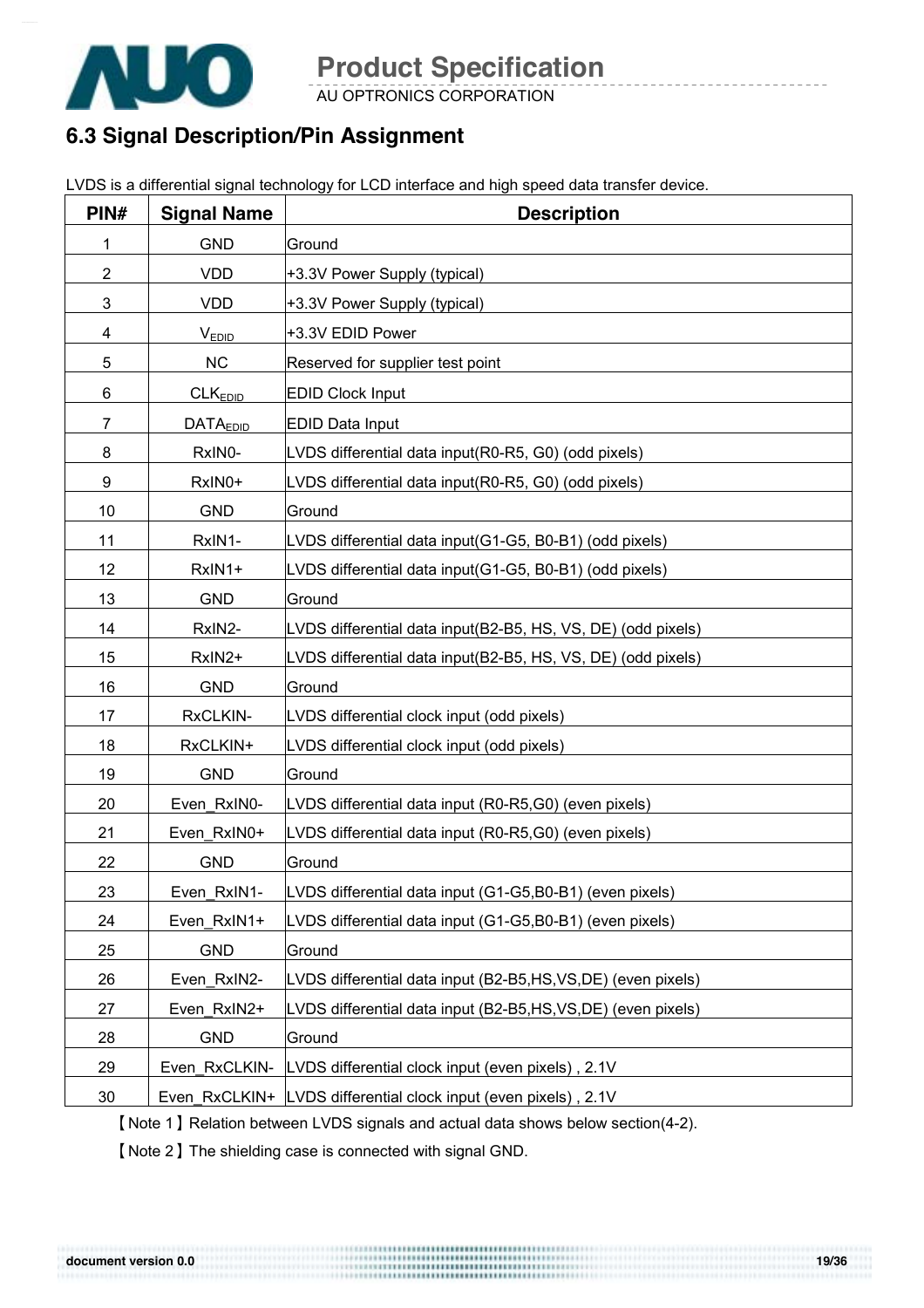

Note1: Start from right side



Note2: Input signals shall be low or High-impedance state when VDD is off.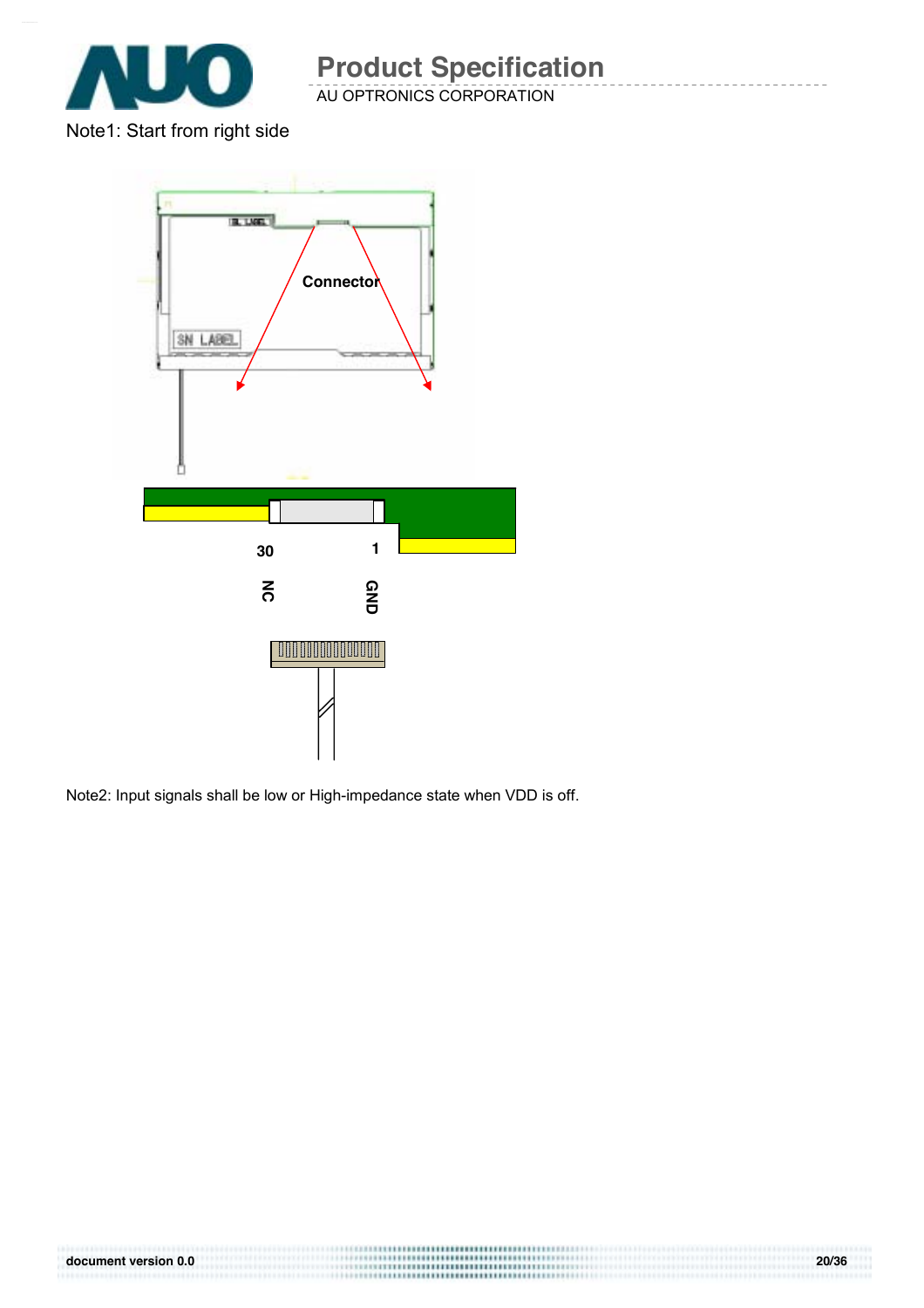

### AU OPTRONICS CORPORATION

internal circuit of LVDS inputs are as following.

The module uses a 100ohm resistor between positive and negative data lines of each receiver input

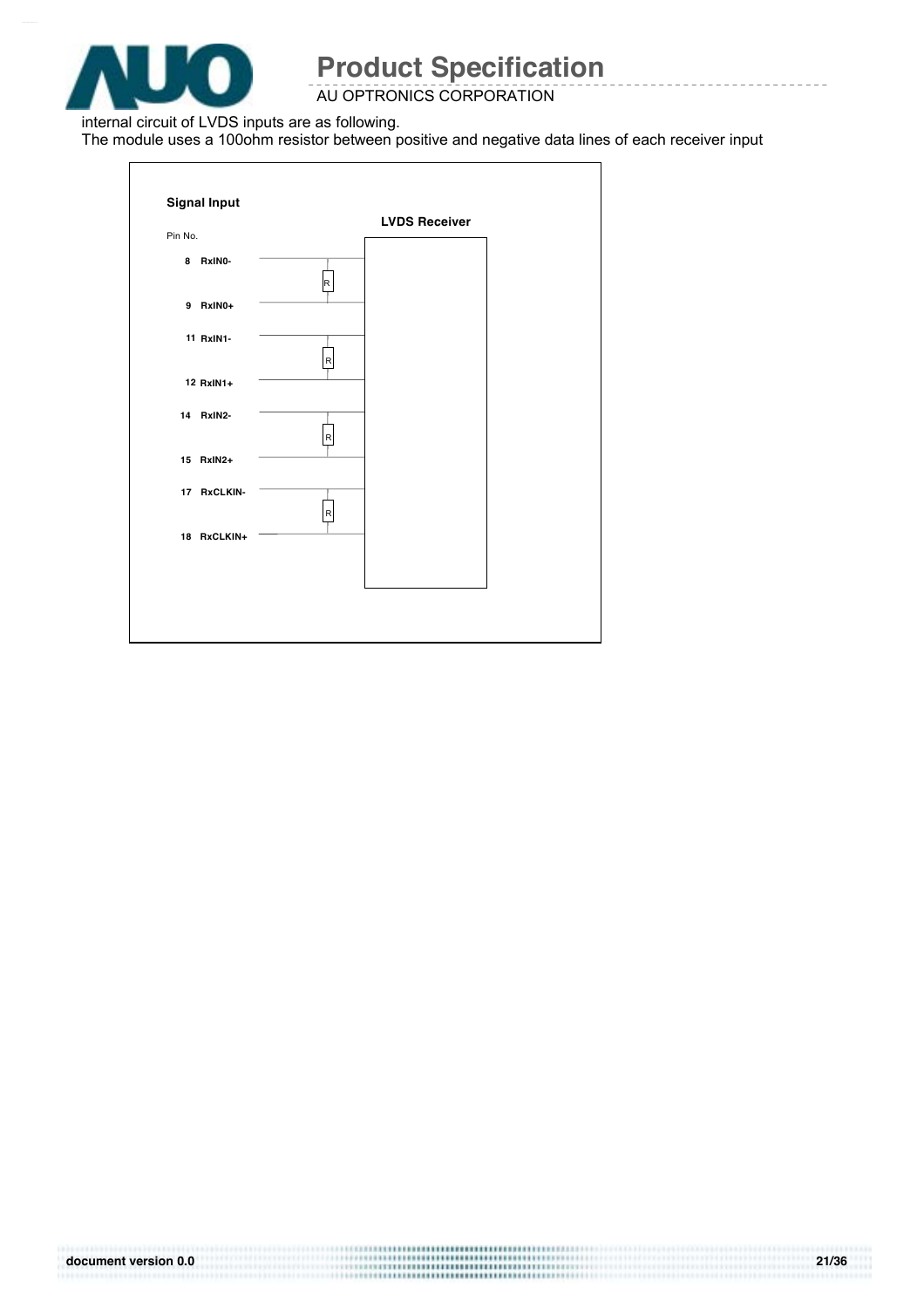

AU OPTRONICS CORPORATION **Product Specification** 

## **6.4 Interface Timing**

### **6.4.1 Timing Characteristics**

Basically, interface timings should match the 1680x1050 /60Hz manufacturing guide line timing.

|                   | <b>Parameter</b> | <b>Symbol</b>                | Min. | Typ. | Max.                     | Unit               |
|-------------------|------------------|------------------------------|------|------|--------------------------|--------------------|
| <b>Frame Rate</b> |                  | $\qquad \qquad \blacksquare$ | 50   | 60   | $\overline{\phantom{0}}$ | Hz                 |
|                   | Clock frequency  | $1/\top_{\text{Clock}}$      | 40   | 59.5 | 80                       | <b>MHz</b>         |
|                   | Period           | $T_{\rm V}$                  | 1080 | 1080 | 1080                     |                    |
| Vertical          | Active           | T <sub>VD</sub>              | 1050 | 1050 | 1050                     | $T_{Line}$         |
| Section           | <b>Blanking</b>  | $\mathsf{T}_{\mathsf{VB}}$   | 30   | 30   | 30                       |                    |
|                   | Period           | Tн                           | 1840 | 1840 | 1840                     |                    |
| Horizontal        | Active           | Т <sub>нр</sub>              | 1680 | 1680 | 1680                     | $T_{\text{Clock}}$ |
| Section           | Blanking         | $\mathsf{T}_{\mathsf{HB}}$   | 160  | 160  | 160                      |                    |

Note : DE mode only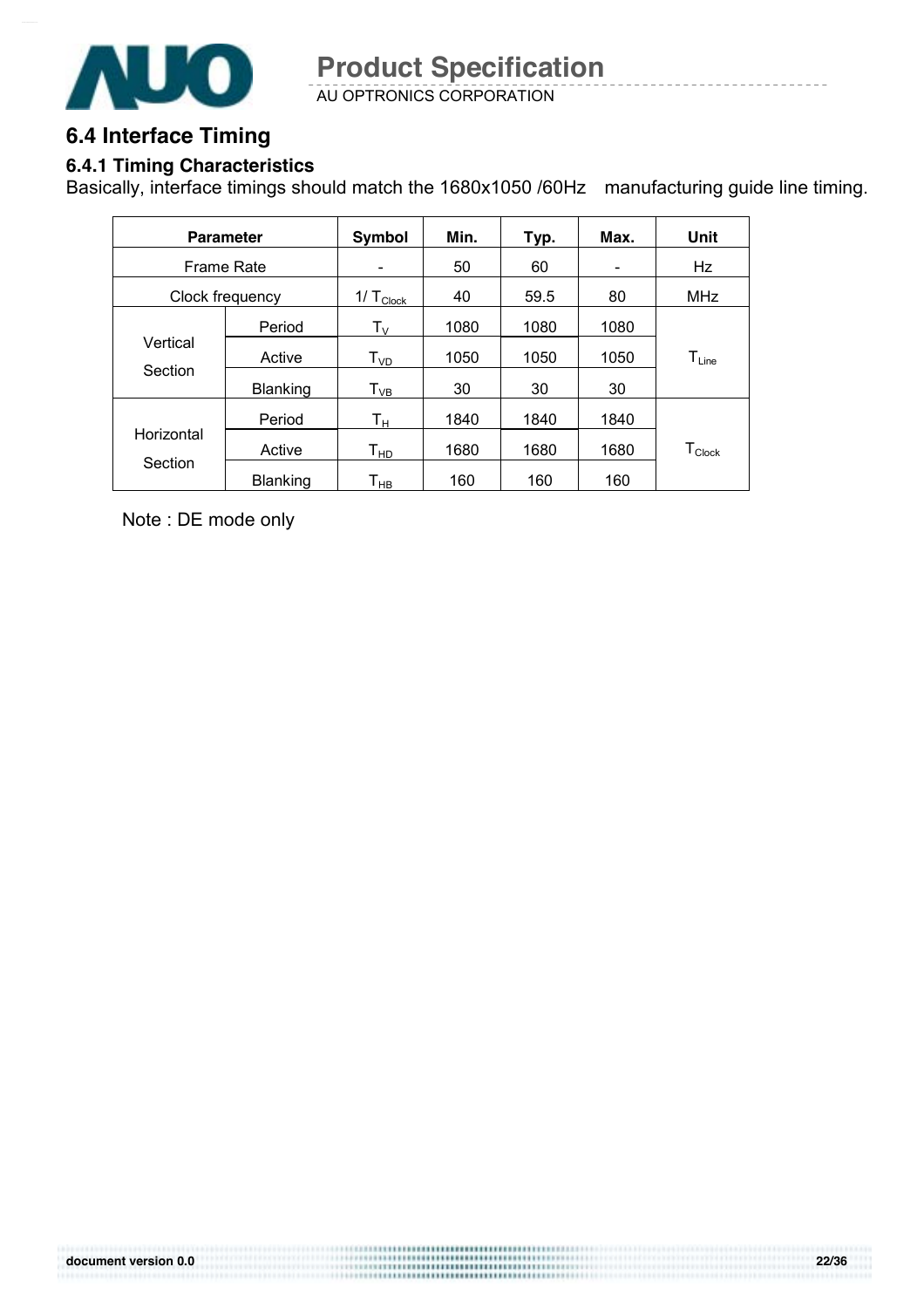

AU OPTRONICS CORPORATION **Product Specification** 

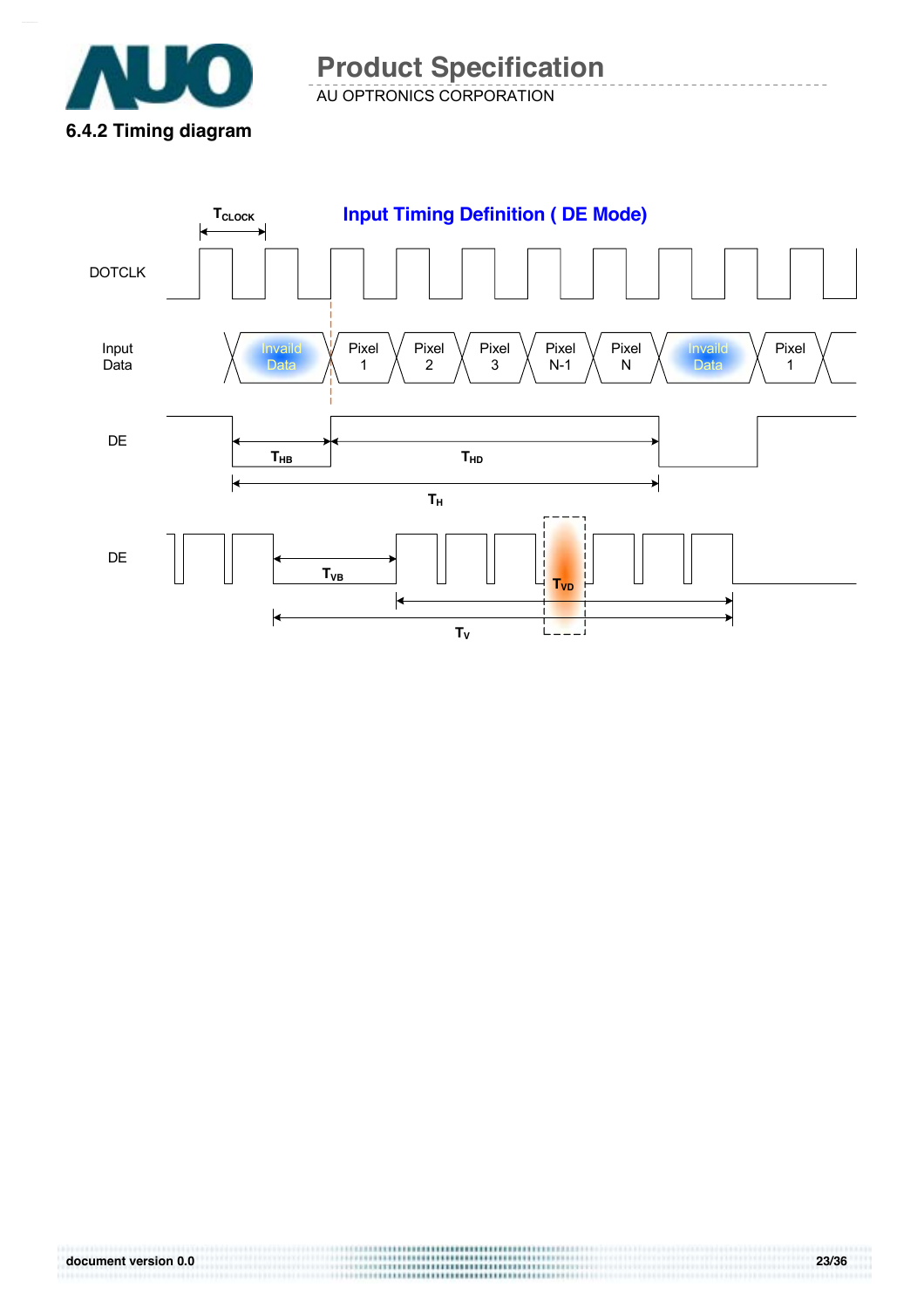

### **6.5 Power ON/OFF Sequence**

VDD power and lamp on/off sequence is as follows. Interface signals are also shown in the chart. Signals from any system shall be Hi-Z state or low level when VDD is off.



#### **Power Sequence Timing**

|                  | Value |      |      |              |
|------------------|-------|------|------|--------------|
| <b>Parameter</b> | Min.  | Typ. | Max. | <b>Units</b> |
| T <sub>1</sub>   | 0.5   |      | 10   | (ms)         |
| T <sub>2</sub>   | 0     |      | 50   | (ms)         |
| T <sub>3</sub>   | 0     |      | 50   | (ms)         |
| T <sub>4</sub>   | 400   |      |      | (ms)         |
| T <sub>5</sub>   | 200   |      |      | (ms)         |
| T <sub>6</sub>   | 200   |      |      | (ms)         |
| Т7               |       |      | 10   | (ms)         |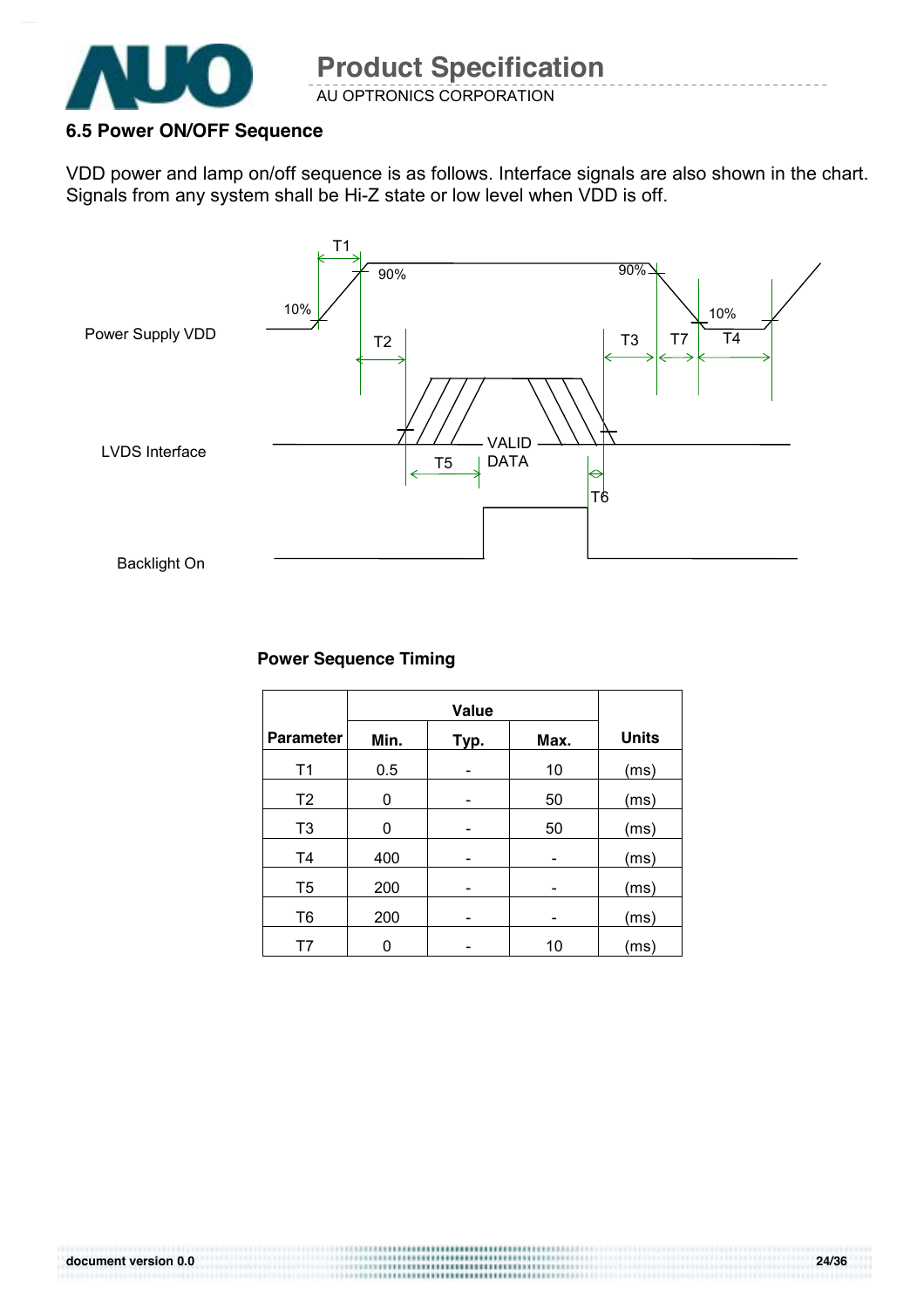

# **7. Connector Description**

Physical interface is described as for the connector on module.

These connectors are capable of accommodating the following signals and will be following components.

### **7.1 TFT LCD Module**

| <b>Connector Name / Designation</b> | <b>For Signal Connector</b>  |
|-------------------------------------|------------------------------|
| Manufacturer                        | JAE or compatible            |
| Type / Part Number                  | FI-XB30SL-HF10 or compatible |
| <b>Mating Housing/Part Number</b>   | FI-X30H or compatible        |

### **7.2 Backlight Unit**

Physical interface is described as for the connector on module.

These connectors are capable of accommodating the following signals and will be following components.

| <b>Connector Name / Designation</b> | <b>For Lamp Connector</b> |
|-------------------------------------|---------------------------|
| Manufacturer                        | <b>JST</b>                |
| Type / Part Number                  | <b>BHSR-02VS-1</b>        |
| Mating Type / Part Number           | SM02B-BHSS-1-TB           |

### **7.3 Signal for Lamp connector**

| Pin $#$ | Cable color | <b>Signal Name</b> |
|---------|-------------|--------------------|
|         | Red         | Lamp High Voltage  |
|         | White       | Lamp Low Voltage   |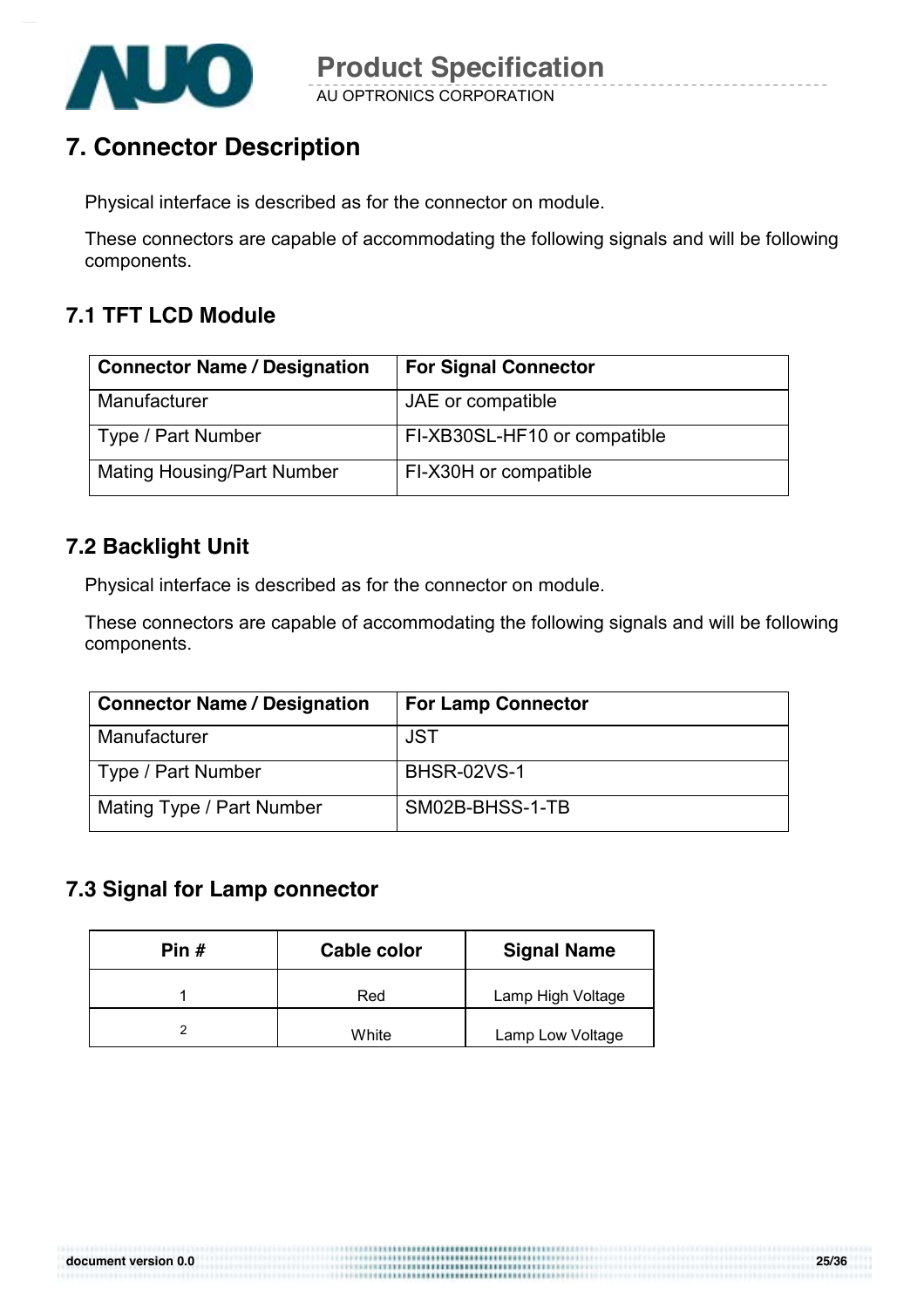

AU OPTRONICS CORPORATION

## **8. Vibration and Shock Test**

### **8.1 Vibration Test**

#### **Test Spec:**

- **•** Test method: Non-Operation
- **•** Acceleration: 2.16G
- Frequency: 10 500Hz Random
- Sweep: 30 Minutes each Axis (X, Y, Z)

## **8.2 Shock Test Spec:**

#### **Test Spec:**

- Test method: Non-Operation
- Acceleration: 200 G, Half sine wave
- Active time: 2 ms
- Pulse: X, Y, Z .three time for each side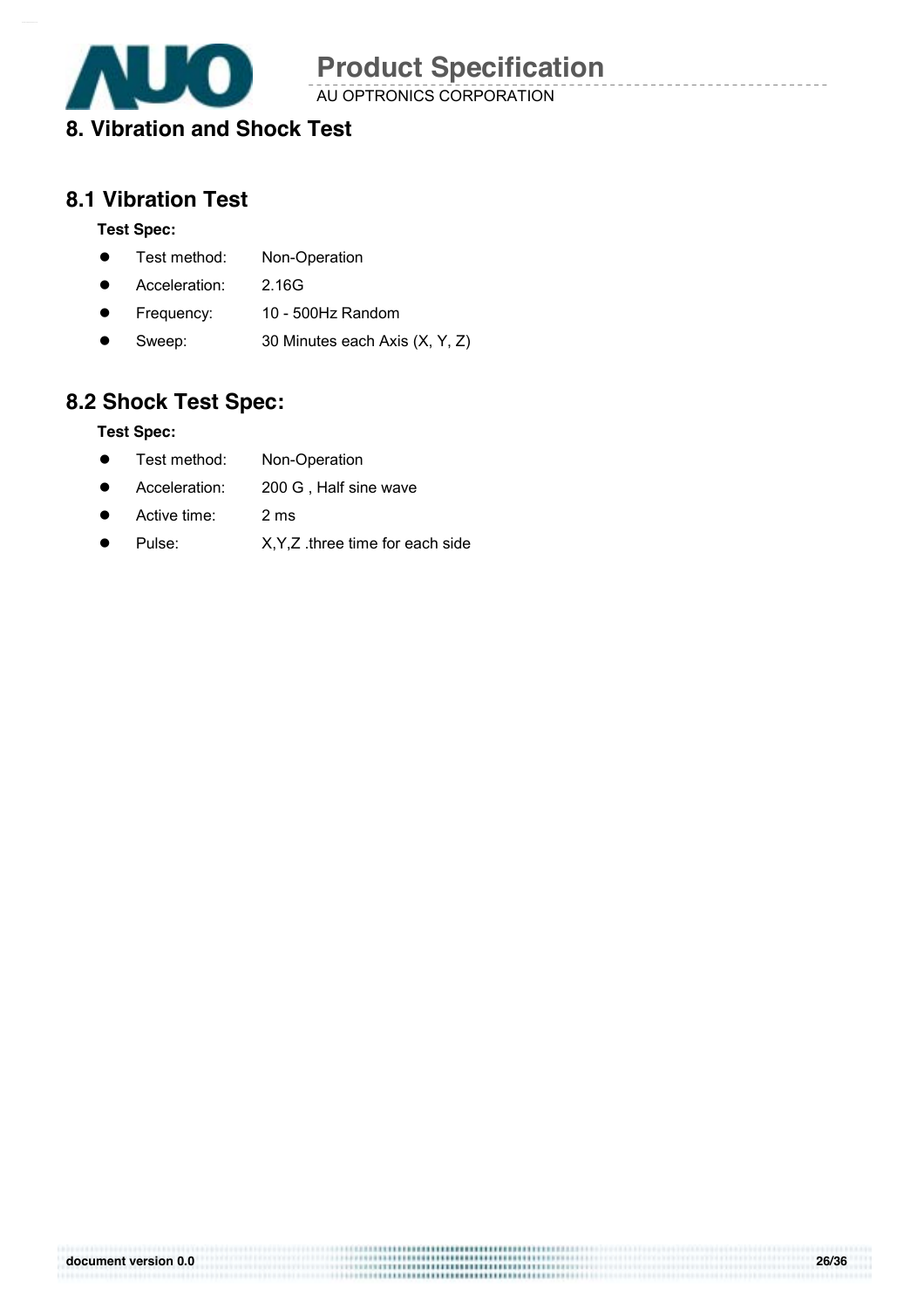

AU OPTRONICS CORPORATION **Product Specification** 

## **9. Reliability**

| <b>Items</b>                             | <b>Required Condition</b>                                                                                     | <b>Note</b> |
|------------------------------------------|---------------------------------------------------------------------------------------------------------------|-------------|
| Temperature<br><b>Humidity Bias</b>      | 40°C/95%,250Hr                                                                                                |             |
| <b>High Temperature</b><br>Operation     | 50°C/Dry,250Hr                                                                                                |             |
| Low Temperature<br>Operation             | $0^{\circ}$ C, 250Hr                                                                                          |             |
| On/Off Test                              | 25°C, 150hrs (ON/10 sec. OFF/10sec., 30,000 cycles)                                                           |             |
| <b>Hot Storage</b>                       | 60°C/35% RH ,240 hours                                                                                        |             |
| <b>Cold Storage</b>                      | 20℃/50% RH ,240 hours.-                                                                                       |             |
|                                          | Thermal Shock Test  -20°C/30 min ,60°C/30 min 100cycles                                                       |             |
| <b>Hot Start Test</b>                    | 50°C/1 Hr min. power on/off per 5 minutes, 5 times                                                            |             |
| <b>Cold Start Test</b>                   | 0°C/1 Hr min. power on/off per 5 minutes, 5 times                                                             |             |
| <b>Shock Test</b><br>(Non-Operating)     | 200G, 2ms, Half-sine wave, 3 times for each ±x,y,z<br>direction                                               |             |
| <b>Vibration Test</b><br>(Non-Operating) | Random vibration, 2.16 G zero-to-peak, 10 to 500 Hz,<br>30 mins in each of three mutually perpendicular axes. |             |
| <b>ESD</b>                               | Contact :<br><b>BKV</b> / operation<br>Air :<br>±5KV / operation                                              | Note 1      |
| Room temperature<br>Test                 | 25°C, 2000 hours, Operating with loop pattern                                                                 |             |

Note1: According to EN61000-4-2 , ESD class B: Some performance degradation allowed. No data lost

- . Self-recoverable. No hardware failures.
- Note2: CCFL Life time: 10,000 hours minimum under normal module usage.

Note3: MTBF (Excluding the CCFL): 30,000 hours with a confidence level 90%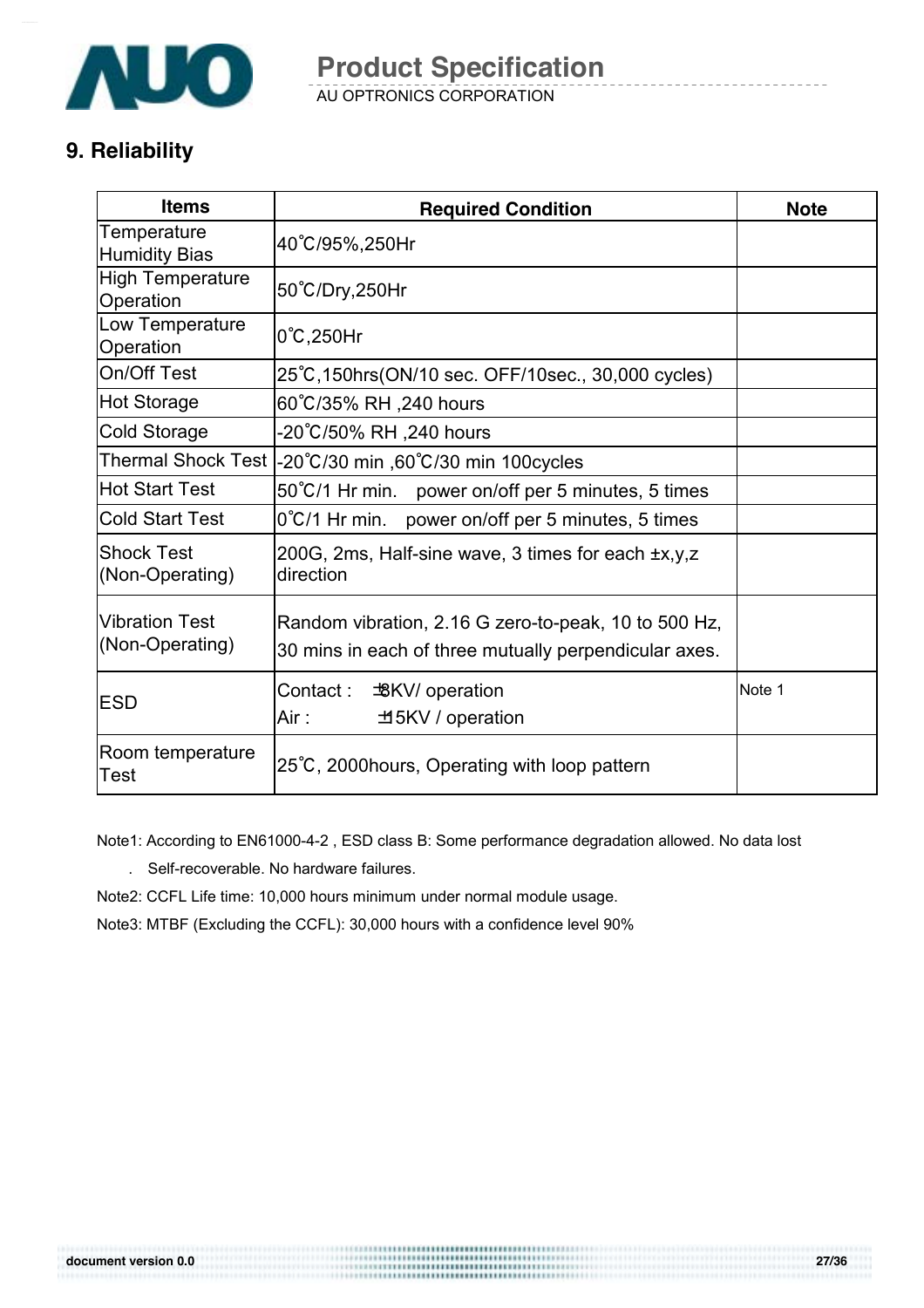### **10. Mechanical Characteristics**

## **10.1 LCM Outline Dimension**

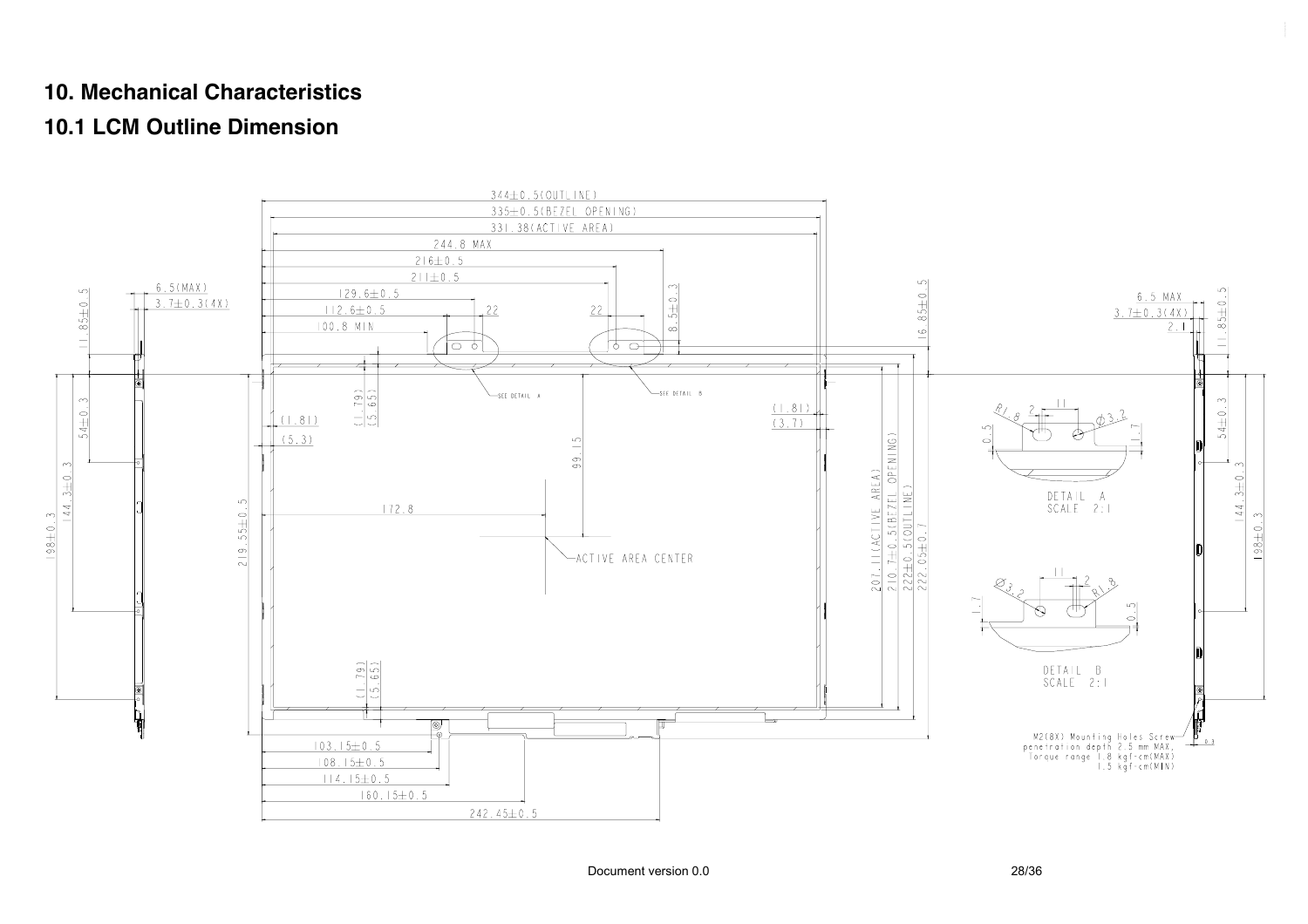

Document version 0.0 29/36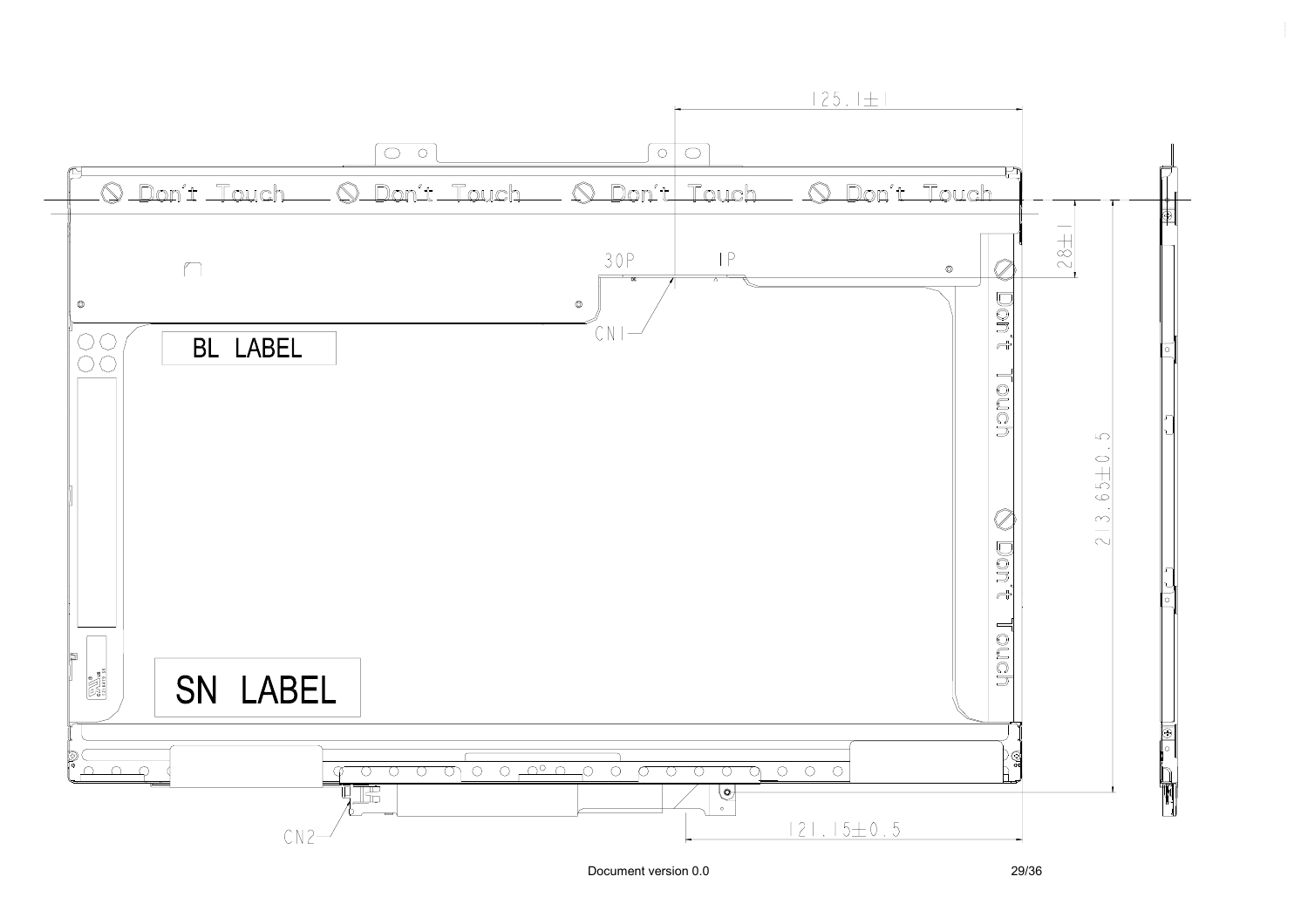## **10.2 Screw Hole Depth and Center Position**

Screw hole minimum depth, from side surface =2.55 mm (See drawing)

Screw hole center location, from front surface =  $3.7 \pm 0.2$ mm (See drawing) Screw Torque: Maximum 2.5 kgf-cm

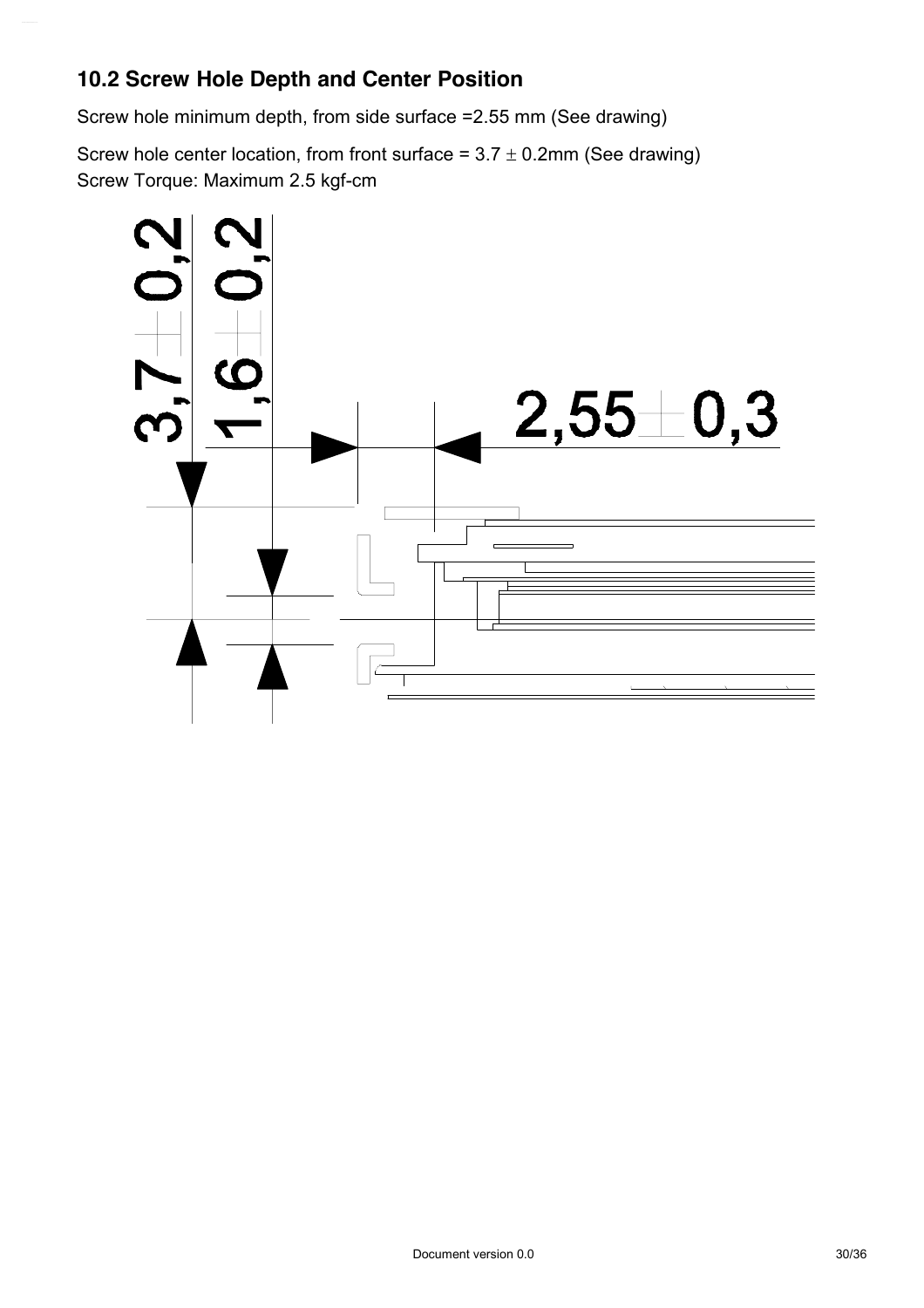# **11. Shipping and Package**

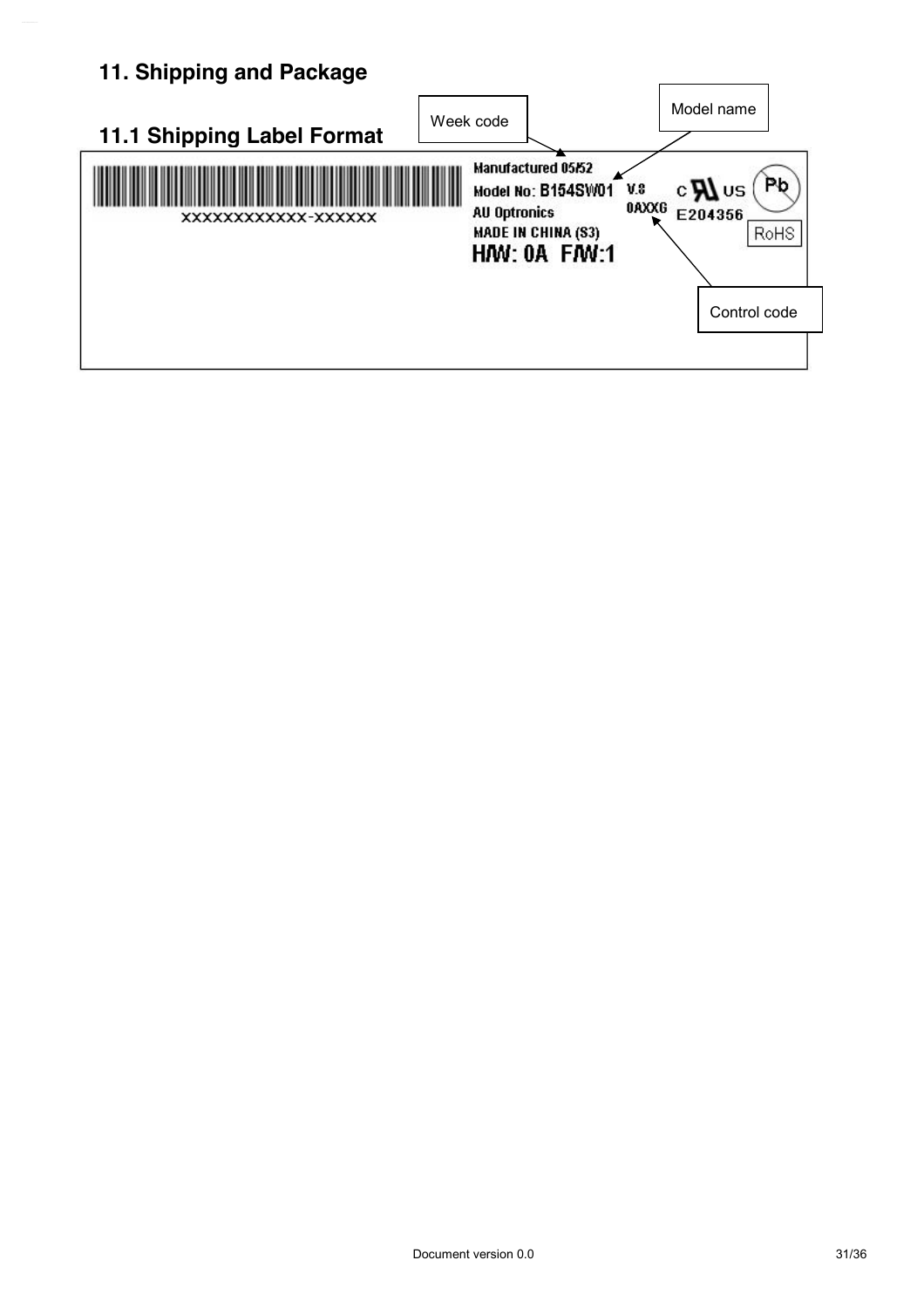## **11.2. Carton package**

The outside dimension of carton is 455 (L)mm x 380 (W)mm x 355 (H)mm



## **11.3 Shipping package of palletizing sequence**



Note : Limit of box palletizing = Max 3 layers(ship and stock conditions)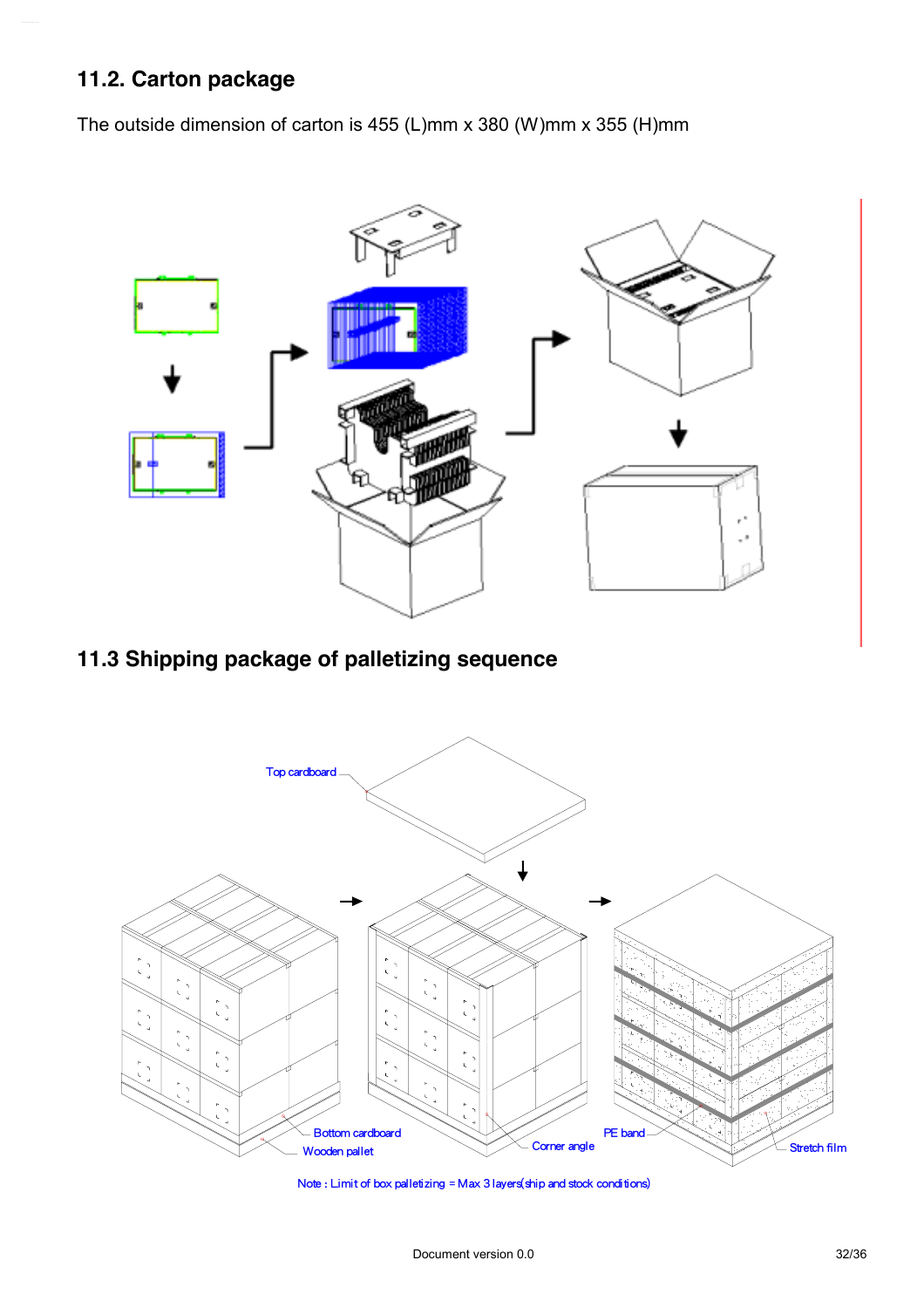# **12. Appendix: EDID description**

|                | B154SW01 V7 EDID Code                                    | <b>Release time</b> |            | 2006/10/20 00:00 |             |
|----------------|----------------------------------------------------------|---------------------|------------|------------------|-------------|
| <b>Address</b> | <b>FUNCTION</b>                                          | Value               | Value      | Value            | <b>Note</b> |
| <b>HEX</b>     |                                                          | <b>HEX</b>          | <b>BIN</b> | <b>DEC</b>       |             |
| 00             | Header                                                   | 00                  | 00000000   | 0                |             |
| 01             |                                                          | FF                  | 11111111   | 255              |             |
| 02             |                                                          | FF                  | 11111111   | 255              |             |
| 03             |                                                          | FF                  | 11111111   | 255              |             |
| 04             |                                                          | FF                  | 11111111   | 255              |             |
| 05             |                                                          | FF                  | 11111111   | 255              |             |
| 06             |                                                          | FF                  | 11111111   | 255              |             |
| 07             |                                                          | 00                  | 00000000   | 0                |             |
| 08             | EISA Manuf. Code LSB                                     | 06                  | 00000110   | 6                |             |
| 09             | Compressed ASCII                                         | AF                  | 10101111   | 175              |             |
| 0A             | Product Code                                             | 7B                  | 01111011   | 123              |             |
| 0B             | hex, LSB first                                           | 17                  | 00010111   | 23               |             |
| 0C             | 32-bit ser #                                             | $00\,$              | 00000000   | 0                |             |
| 0D             |                                                          | 00                  | 00000000   | $\mathbf 0$      |             |
| 0E             |                                                          | 00                  | 00000000   | 0                |             |
| 0F             |                                                          | 00                  | 00000000   | 0                |             |
| 10             | Week of manufacture                                      | 01                  | 00000001   | 1                |             |
| 11             | Year of manufacture                                      | 10                  | 00010000   | 16               |             |
| 12             | EDID Structure Ver.                                      | 01                  | 00000001   | 1                |             |
| 13             | EDID revision #                                          | 03                  | 00000011   | 3                |             |
| 14             | Video input def.<br>(digital I/P, non-TMDS, CRGB)        | 80                  | 10000000   | 128              |             |
| 15             | Max H image size<br>(rounded to cm)                      | 22                  | 00100010   | 34               |             |
| 16             | Max V image size (rounded to cm)                         | 16                  | 00010110   | 22               |             |
| 17             | <b>Display Gamma</b><br>$( = (gamma * 100) - 100)$       | 78                  | 01111000   | 120              |             |
| 18             | Feature support (no DPMS, Active OFF, RGB, tmg<br>Blk#1) | 0A                  | 00001010   | 10               |             |
| 19             | Red/green low bits (Lower 2:2:2:2 bits)                  | FF                  | 11111111   | 255              |             |
| 1A             | Blue/white low bits (Lower 2:2:2:2 bits)                 | D <sub>5</sub>      | 11010101   | 213              |             |
| 1B             | Red x (Upper 8 bits)                                     | $90\,$              | 10010000   | 144              |             |
| 1C             | Red y/ higher 8 bits                                     | 51                  | 01010001   | 81               |             |
| 1D             | Green x                                                  | 50                  | 01010000   | 80               |             |
| 1E             | Green y                                                  | 8D                  | 10001101   | 141              |             |
| 1F             | Blue x                                                   | 2A                  | 00101010   | 42               |             |
| 20             | Blue y                                                   | 29                  | 00101001   | 41               |             |
| 21             | White x                                                  | 50                  | 01010000   | 80               |             |
| 22             | White y                                                  | 54                  | 01010100   | 84               |             |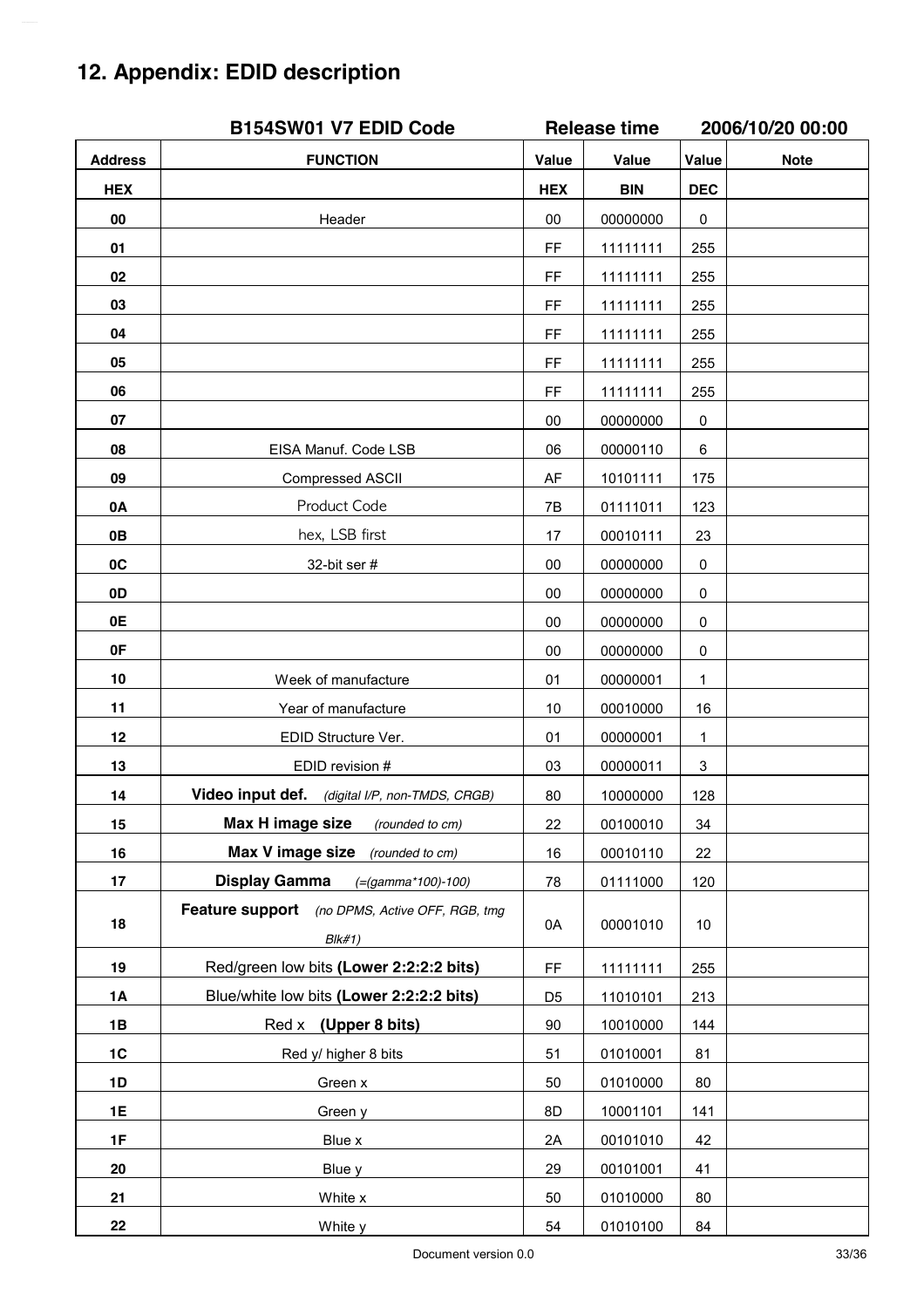| 23 | Established timing 1                                 | 00             | 00000000 | 0   |  |
|----|------------------------------------------------------|----------------|----------|-----|--|
| 24 | Established timing 2                                 | $00\,$         | 00000000 | 0   |  |
| 25 | Established timing 3                                 | 00             | 00000000 | 0   |  |
| 26 | Standard timing #1                                   | 01             | 00000001 | 1   |  |
| 27 |                                                      | 01             | 00000001 | 1   |  |
| 28 | Standard timing #2                                   | 01             | 00000001 | 1   |  |
| 29 |                                                      | 01             | 00000001 | 1   |  |
| 2A | Standard timing #3                                   | 01             | 00000001 | 1   |  |
| 2B |                                                      | 01             | 00000001 | 1   |  |
| 2C | Standard timing #4                                   | 01             | 00000001 | 1   |  |
| 2D |                                                      | 01             | 00000001 | 1   |  |
| 2E | Standard timing #5                                   | 01             | 00000001 | 1   |  |
| 2F |                                                      | 01             | 00000001 | 1   |  |
| 30 | Standard timing #6                                   | 01             | 00000001 | 1   |  |
| 31 |                                                      | 01             | 00000001 | 1   |  |
| 32 | Standard timing #7                                   | 01             | 00000001 | 1   |  |
| 33 |                                                      | 01             | 00000001 | 1   |  |
| 34 | Standard timing #8                                   | 01             | 00000001 | 1   |  |
| 35 |                                                      | 01             | 00000001 | 1   |  |
| 36 | Pixel Clock/10000 LSB                                | 7C             | 01111100 | 124 |  |
| 37 | Pixel Clock/10000 USB                                | 2E             | 00101110 | 46  |  |
| 38 | Horz active Lower 8bits                              | 90             | 10010000 | 144 |  |
| 39 | Horz blanking Lower 8bits                            | A <sub>0</sub> | 10100000 | 160 |  |
| 3A | Upper 4:4 bits<br>HorzAct:HorzBlnk                   | 60             | 01100000 | 96  |  |
| 3B | Vertical Active Lower 8bits                          | 1A             | 00011010 | 26  |  |
| 3C | <b>Lower 8bits</b><br><b>Vertical Blanking</b>       | 1E             | 00011110 | 30  |  |
| 3D | Vert Act: Vertical Blanking<br>(upper 4:4 bit)       | 40             | 01000000 | 64  |  |
| 3E | HorzSync. Offset                                     | 30             | 00110000 | 48  |  |
| 3F | HorzSync.Width                                       | 20             | 00100000 | 32  |  |
| 40 | VertSync.Offset: VertSync.Width                      | 36             | 00110110 | 54  |  |
| 41 | Horz‖ Sync Offset/Width Upper 2bits                  | $00\,$         | 00000000 | 0   |  |
| 42 | Horizontal Image Size Lower 8bits                    | 58             | 01011000 | 88  |  |
| 43 | Vertical Image Size Lower 8bits                      | DE             | 11011110 | 222 |  |
| 44 | Horizontal & Vertical Image Size (upper 4:4 bits)    | 10             | 00010000 | 16  |  |
| 45 | Horizontal Border (zero for internal LCD)            | 00             | 00000000 | 0   |  |
| 46 | Vertical Border (zero for internal LCD)              | 00             | 00000000 | 0   |  |
| 47 | Signal (non-intr, norm, no stero, sep sync, neg pol) | 18             | 00011000 | 24  |  |
| 48 | Detailed timing/monitor                              | 00             | 00000000 | 0   |  |
| 49 | descriptor #2                                        | 00             | 00000000 | 0   |  |
| 4A |                                                      | 00             | 00000000 | 0   |  |
| 4B |                                                      | 0F             | 00001111 | 15  |  |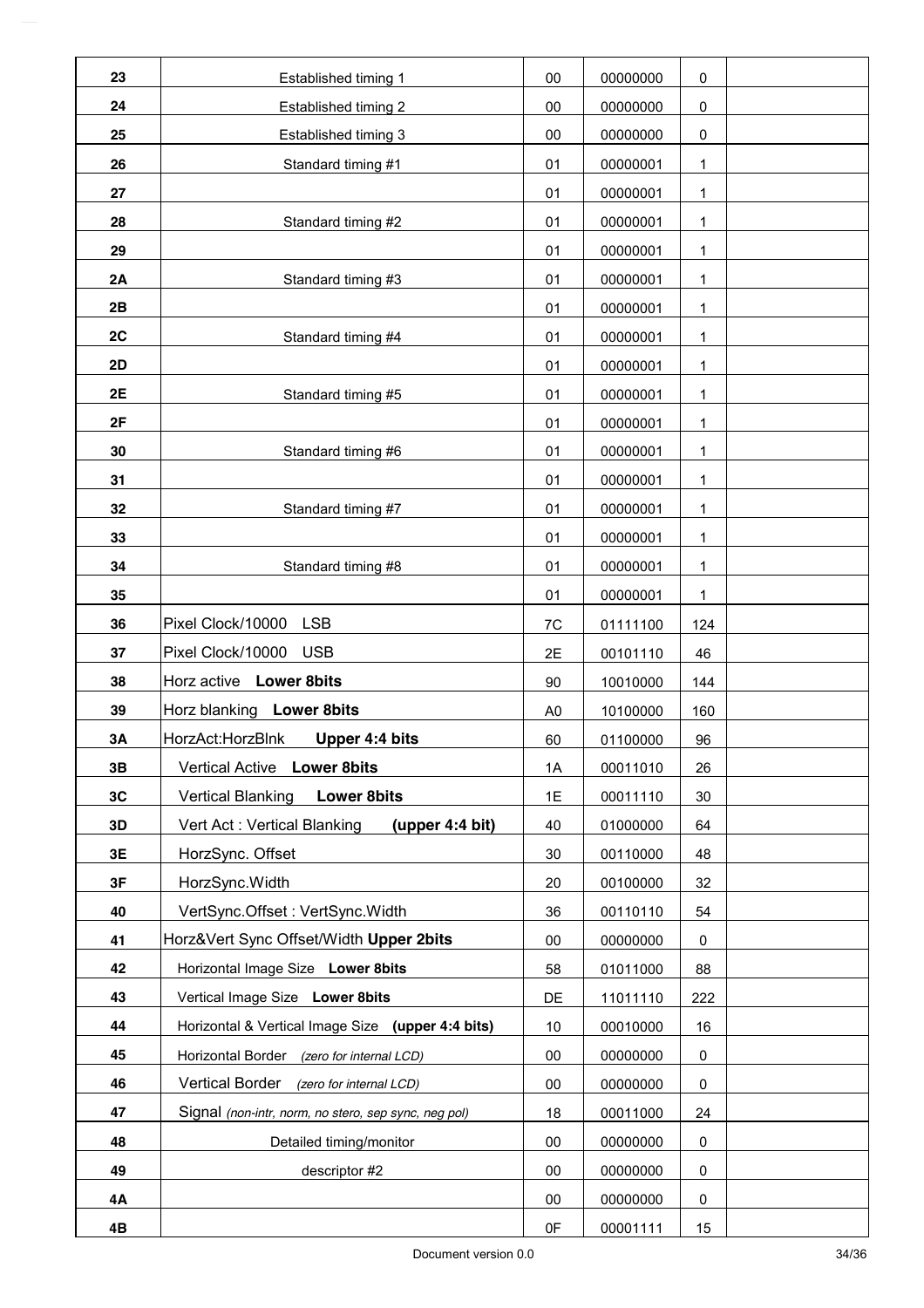| 4C        |                         | $00\,$    | 00000000 | $\pmb{0}$ |             |
|-----------|-------------------------|-----------|----------|-----------|-------------|
| 4D        |                         | 00        | 00000000 | $\pmb{0}$ |             |
| 4E        |                         | 00        | 00000000 | $\pmb{0}$ |             |
| 4F        |                         | $00\,$    | 00000000 | $\pmb{0}$ |             |
| 50        |                         | 00        | 00000000 | $\pmb{0}$ |             |
| 51        |                         | 00        | 00000000 | $\pmb{0}$ |             |
| 52        |                         | $00\,$    | 00000000 | $\pmb{0}$ |             |
| 53        |                         | $00\,$    | 00000000 | $\pmb{0}$ |             |
| 54        |                         | $00\,$    | 00000000 | $\pmb{0}$ |             |
| 55        |                         | 00        | 00000000 | $\pmb{0}$ |             |
| 56        |                         | 00        | 00000000 | $\pmb{0}$ |             |
| 57        |                         | 00        | 00000000 | $\pmb{0}$ |             |
| 58        |                         | $00\,$    | 00000000 | $\pmb{0}$ |             |
| 59        |                         | 20        | 00100000 | 32        |             |
| <b>5A</b> | Detailed timing/monitor | $00\,$    | 00000000 | $\pmb{0}$ |             |
| 5B        | descriptor #3           | $00\,$    | 00000000 | $\pmb{0}$ |             |
| 5C        |                         | $00\,$    | 00000000 | $\pmb{0}$ |             |
| 5D        |                         | FE        | 11111110 | 254       |             |
| 5E        |                         | $00\,$    | 00000000 | $\pmb{0}$ |             |
| 5F        | Manufacture             | 41        | 01000001 | 65        | A           |
| 60        | Manufacture             | 55        | 01010101 | 85        | U           |
| 61        | Manufacture             | 4F        | 01001111 | 79        | $\mathbf O$ |
| 62        |                         | 0A        | 00001010 | $10$      |             |
| 63        |                         | 20        | 00100000 | 32        |             |
| 64        |                         | 20        | 00100000 | 32        |             |
| 65        |                         | 20        | 00100000 | 32        |             |
| 66        |                         | 20        | 00100000 | 32        |             |
| 67        |                         | 20        | 00100000 | 32        |             |
| 68        |                         | 20        | 00100000 | 32        |             |
| 69        |                         | 20        | 00100000 | 32        |             |
| 6A        |                         | 20        | 00100000 | 32        |             |
| 6B        |                         | 20        | 00100000 | 32        |             |
| 6C        | Detailed timing/monitor | $00\,$    | 00000000 | $\pmb{0}$ |             |
| 6D        | descriptor #4           | 00        | 00000000 | $\pmb{0}$ |             |
| 6E        |                         | $00\,$    | 00000000 | $\pmb{0}$ |             |
| 6F        |                         | <b>FE</b> | 11111110 | 254       |             |
| 70        |                         | $00\,$    | 00000000 | $\pmb{0}$ |             |
| 71        | Manufacture P/N         | 42        | 01000010 | 66        | В           |
| 72        | Manufacture P/N         | 31        | 00110001 | 49        | 1           |
| 73        | Manufacture P/N         | 35        | 00110101 | 53        | 5           |
| 74        | Manufacture P/N         | 34        | 00110100 | 52        | 4           |